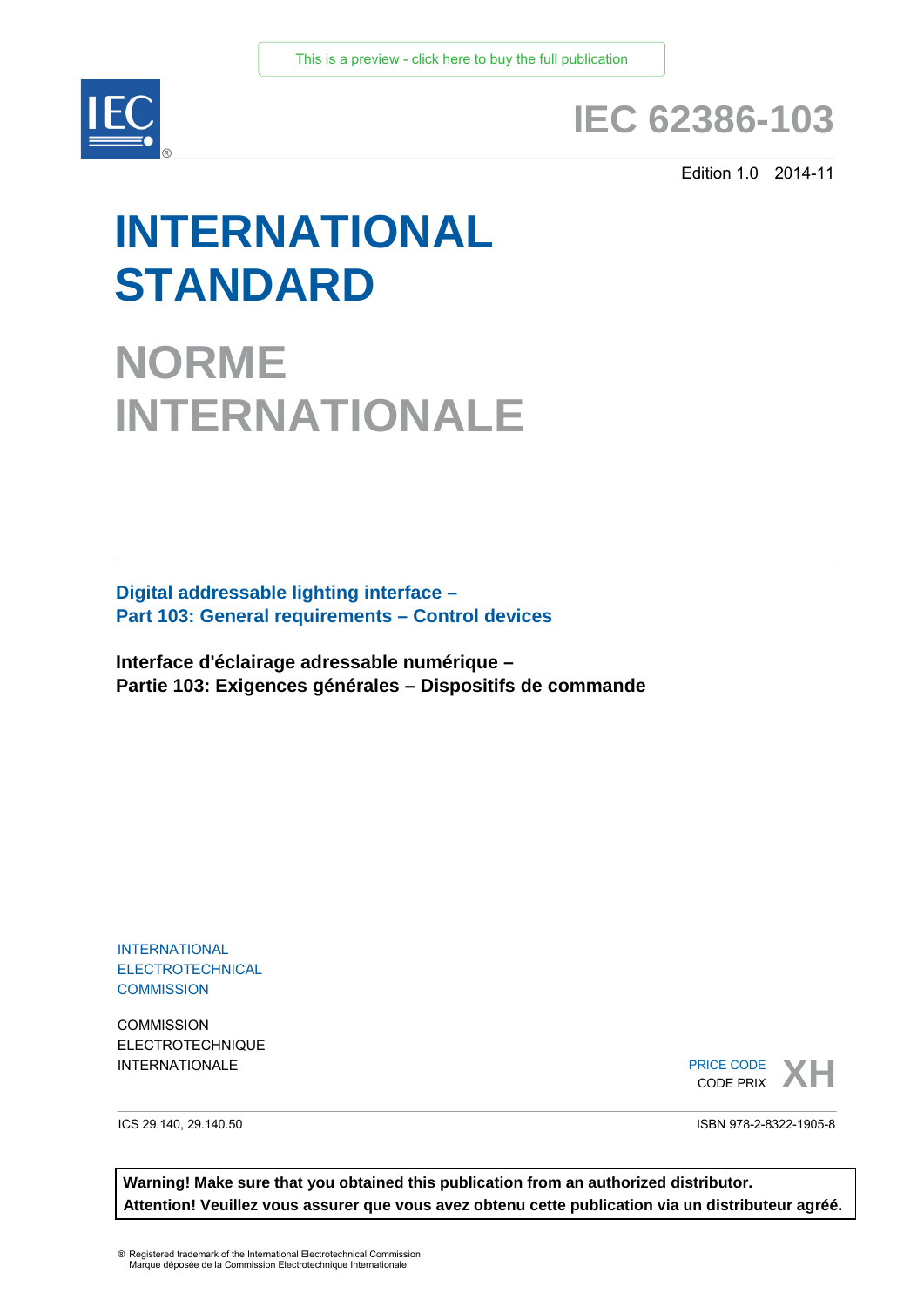$-2-$ 

IEC 62386-103:2014 © IEC 2014

# **CONTENTS**

| 1 |                |  |
|---|----------------|--|
| 2 |                |  |
| 3 |                |  |
| 4 |                |  |
|   |                |  |
|   | 4.1<br>4.2     |  |
| 5 |                |  |
|   |                |  |
| 6 |                |  |
| 7 |                |  |
|   | 7.1            |  |
|   | 7.2            |  |
|   | 7.2.1          |  |
|   | 7.2.2          |  |
| 8 |                |  |
| 9 |                |  |
|   | 9.1            |  |
|   | 9.2            |  |
|   | 9.2.1          |  |
|   | 9.2.2          |  |
|   | 9.2.3          |  |
|   | 9.3            |  |
|   | 9.4            |  |
|   | 9.4.1          |  |
|   | 9.4.2          |  |
|   | 9.4.3          |  |
|   | 9.4.4          |  |
|   | 9.4.5          |  |
|   | 9.5            |  |
|   | 9.5.1          |  |
|   | 9.5.2          |  |
|   | 9.5.3          |  |
|   | 9.5.4          |  |
|   | 9.6            |  |
|   | 9.6.1          |  |
|   | 9.6.2          |  |
|   | 9.6.3          |  |
|   | 9.6.4          |  |
|   | 9.7            |  |
|   | 9.7.1<br>9.7.2 |  |
|   | 9.7.3          |  |
|   | 9.7.4          |  |
|   | 9.8            |  |
|   |                |  |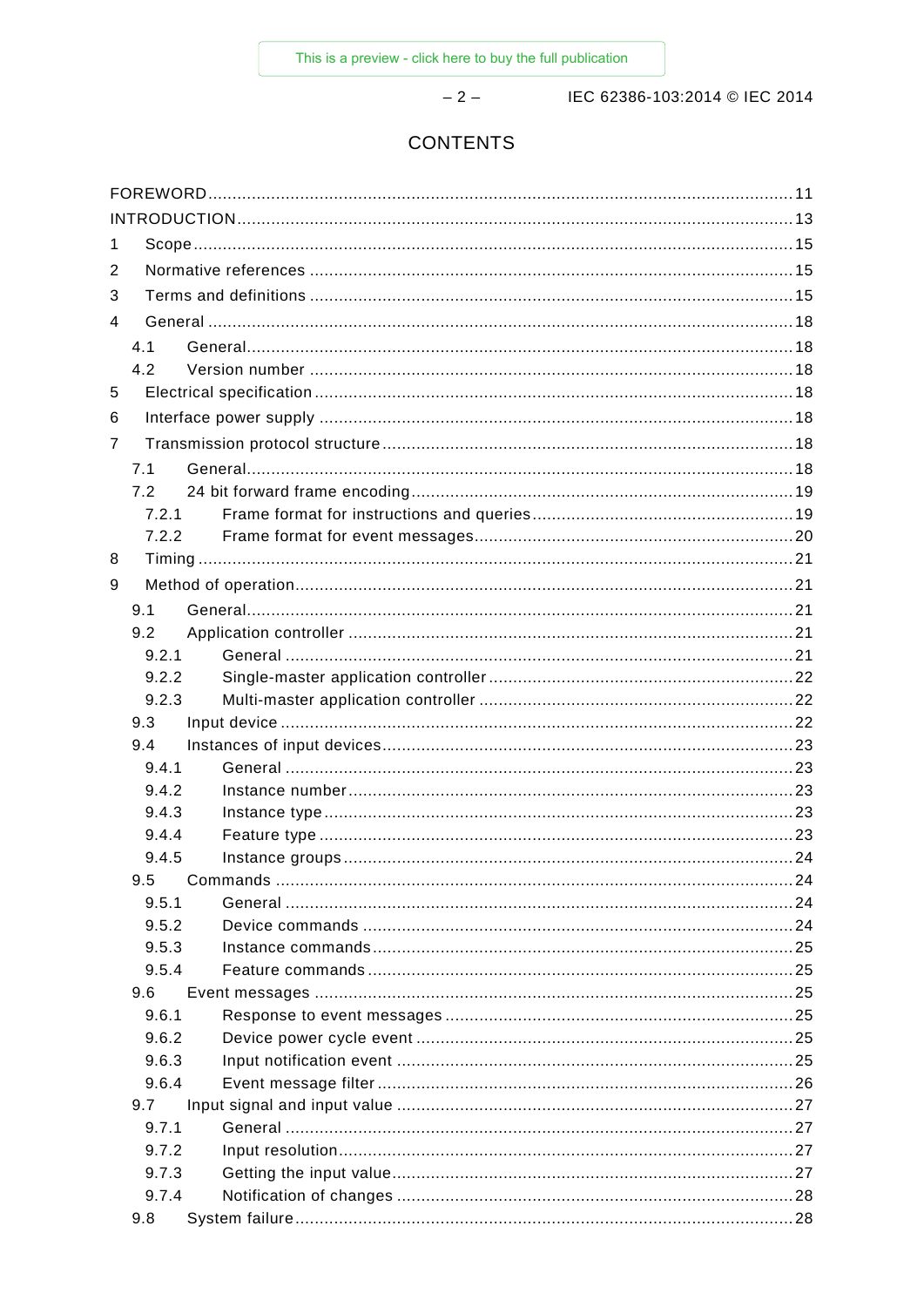IEC 62386-103:2014 © IEC 2014

# $-3-$

| 9.9    |  |  |
|--------|--|--|
| 9.9.1  |  |  |
| 9.9.2  |  |  |
| 9.9.3  |  |  |
| 9.9.4  |  |  |
| 9.10   |  |  |
| 9.10.1 |  |  |
| 9.10.2 |  |  |
| 9.10.3 |  |  |
| 9.10.4 |  |  |
| 9.10.5 |  |  |
| 9.10.6 |  |  |
| 9.10.7 |  |  |
| 9.10.8 |  |  |
| 9.10.9 |  |  |
| 9.11   |  |  |
| 9.11.1 |  |  |
| 9.11.2 |  |  |
| 9.12   |  |  |
| 9.12.1 |  |  |
| 9.12.2 |  |  |
| 9.13   |  |  |
| 9.13.1 |  |  |
| 9.13.2 |  |  |
| 9.14   |  |  |
| 9.14.1 |  |  |
| 9.14.2 |  |  |
| 9.14.3 |  |  |
| 9.15   |  |  |
| 9.16   |  |  |
| 9.16.1 |  |  |
| 9.16.2 |  |  |
| 9.16.3 |  |  |
| 9.17   |  |  |
| 10     |  |  |
| 11     |  |  |
| 11.1   |  |  |
| 11.2   |  |  |
| 11.3   |  |  |
| 11.3.1 |  |  |
| 11.3.2 |  |  |
| 11.4   |  |  |
| 11.4.1 |  |  |
| 11.4.2 |  |  |
| 11.4.3 |  |  |
| 11.5   |  |  |
| 11.5.1 |  |  |
| 11.5.2 |  |  |
| 11.5.3 |  |  |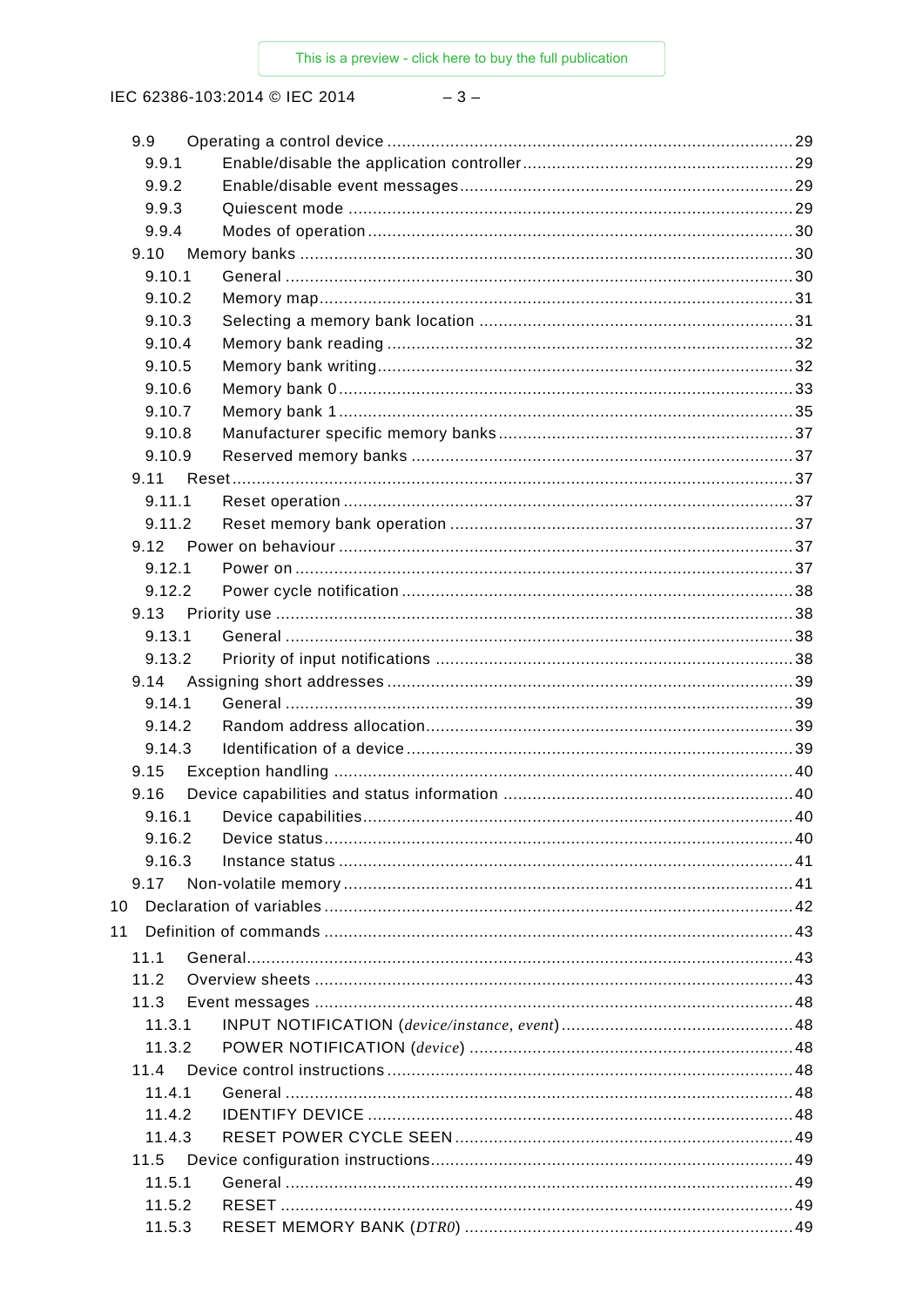– 4 – IEC 62386-103:2014 © IEC 2014

| 11.5.4             |                                                |  |
|--------------------|------------------------------------------------|--|
| 11.5.5             |                                                |  |
| 11.5.6             |                                                |  |
| 11.5.7             |                                                |  |
| 11.5.8             |                                                |  |
| 11.5.9             |                                                |  |
| 11.5.10            |                                                |  |
| 11.5.11            |                                                |  |
| 11.5.12            | REMOVE FROM DEVICE GROUPS 16-31 (DTR2: DTR1)50 |  |
| 11.5.13            |                                                |  |
| 11.5.14            |                                                |  |
| 11.5.15            |                                                |  |
| 11.5.16            |                                                |  |
| 11.5.17            |                                                |  |
|                    |                                                |  |
| 11.6.1             |                                                |  |
| 11.6.2             |                                                |  |
| 11.6.3             |                                                |  |
| 11.6.4             |                                                |  |
| 11.6.5             |                                                |  |
| 11.6.6             |                                                |  |
| 11.6.7             |                                                |  |
| 11.6.8             |                                                |  |
| 11.6.9             |                                                |  |
| 11.6.10            |                                                |  |
| 11.6.11<br>11.6.12 |                                                |  |
| 11.6.13            |                                                |  |
| 11.6.14            |                                                |  |
| 11.6.15            |                                                |  |
| 11.6.16            |                                                |  |
| 11.6.17            |                                                |  |
| 11.6.18            |                                                |  |
| 11.6.19            |                                                |  |
| 11.6.20            |                                                |  |
| 11.6.21            |                                                |  |
| 11.6.22            |                                                |  |
| 11.6.23            |                                                |  |
| 11.6.24            |                                                |  |
| 11.6.25            |                                                |  |
| 11.6.26            |                                                |  |
| 11.7               |                                                |  |
|                    |                                                |  |
| 11.8.1             |                                                |  |
| 11.8.2             |                                                |  |
| 11.8.3             |                                                |  |
| 11.8.4             |                                                |  |
| 11.8.5             |                                                |  |
| 11.8.6             |                                                |  |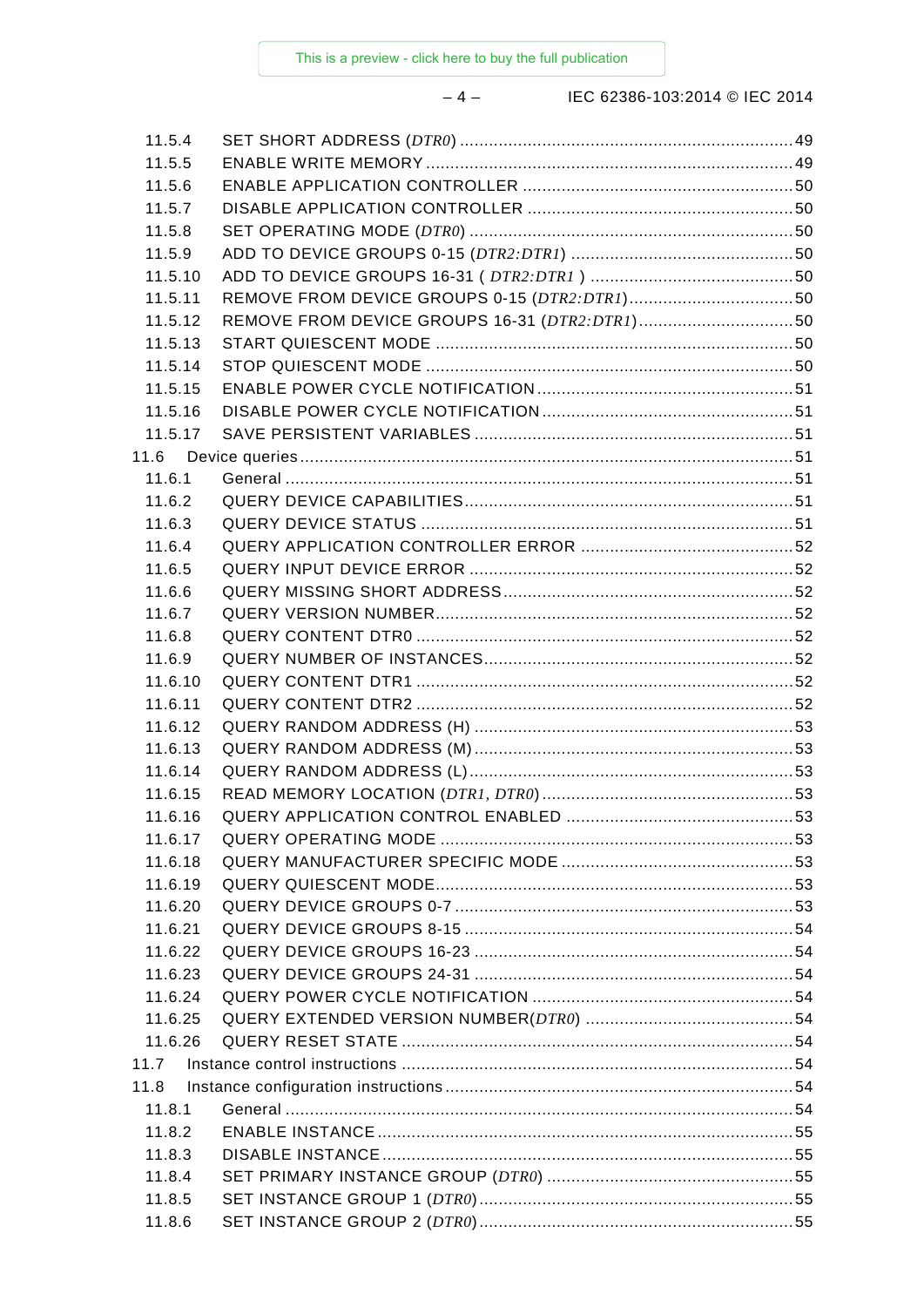IEC 62386-103:2014 © IEC 2014

# $-5-$

| 11.8.7          |                                                                 |  |
|-----------------|-----------------------------------------------------------------|--|
| 11.8.8          |                                                                 |  |
| 11.8.9          |                                                                 |  |
|                 |                                                                 |  |
| 11.9.1          |                                                                 |  |
| 11.9.2          |                                                                 |  |
| 11.9.3          |                                                                 |  |
| 11.9.4          |                                                                 |  |
| 11.9.5          |                                                                 |  |
| 11.9.6          |                                                                 |  |
| 11.9.7          |                                                                 |  |
| 11.9.8          |                                                                 |  |
| 11.9.9          |                                                                 |  |
| 11.9.10         |                                                                 |  |
| 11.9.11         |                                                                 |  |
| 11.9.12         |                                                                 |  |
| 11.9.13         |                                                                 |  |
| 11.9.14         |                                                                 |  |
| 11.9.15         |                                                                 |  |
| 11.9.16         |                                                                 |  |
| 11.9.17         |                                                                 |  |
| 11.9.18         |                                                                 |  |
|                 |                                                                 |  |
| 11.10.1         |                                                                 |  |
| 11.10.2         |                                                                 |  |
| 11.10.3         |                                                                 |  |
| 11.10.4         |                                                                 |  |
| 11.10.5         |                                                                 |  |
| 11.10.6         |                                                                 |  |
| 11.10.7         |                                                                 |  |
| 11.10.8         |                                                                 |  |
| 11.10.9         |                                                                 |  |
|                 |                                                                 |  |
| 11.10.11        |                                                                 |  |
|                 |                                                                 |  |
|                 |                                                                 |  |
|                 | 11.10.14 WRITE MEMORY LOCATION - NO REPLY (DTR1, DTR0, data) 61 |  |
|                 |                                                                 |  |
|                 |                                                                 |  |
|                 |                                                                 |  |
|                 |                                                                 |  |
|                 |                                                                 |  |
|                 |                                                                 |  |
|                 |                                                                 |  |
| 12 <sup>°</sup> |                                                                 |  |
| 12.1            |                                                                 |  |
| 12.1.1          |                                                                 |  |
| 12.1.2          |                                                                 |  |
| 12.1.3          |                                                                 |  |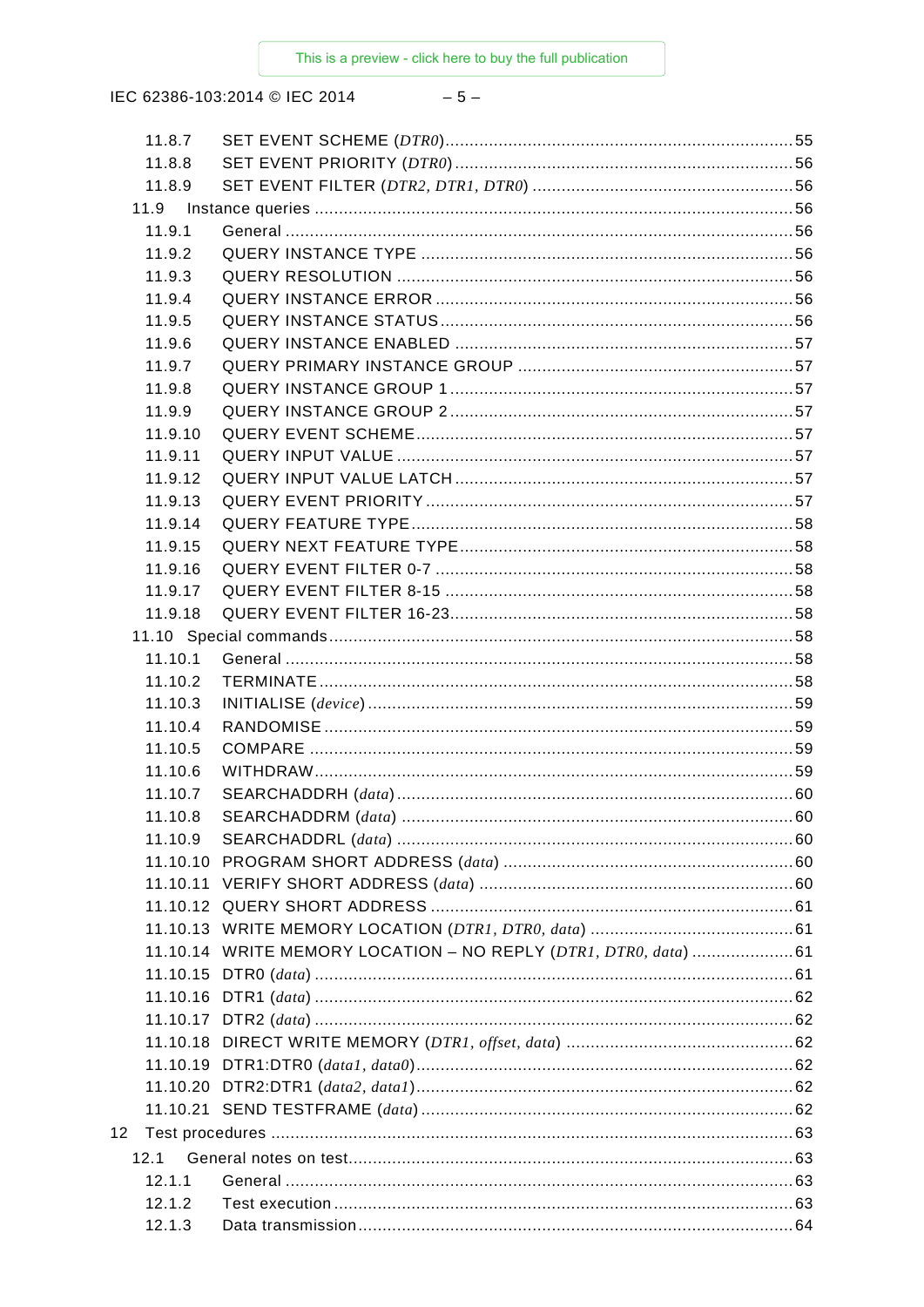$-6-$ 

IEC 62386-103:2014 © IEC 2014

| 12.1.4             |                                                                |  |
|--------------------|----------------------------------------------------------------|--|
| 12.1.5             |                                                                |  |
| 12.1.6             |                                                                |  |
| 12.1.7             |                                                                |  |
| 12.1.8             |                                                                |  |
| 12.1.9             |                                                                |  |
| 12.1.10            |                                                                |  |
|                    |                                                                |  |
| 12.2.1             |                                                                |  |
| 12.3               |                                                                |  |
| 12.3.1             |                                                                |  |
| 12.3.2             |                                                                |  |
| 12.3.3             |                                                                |  |
| 12.3.4             |                                                                |  |
| 12.3.5             |                                                                |  |
| 12.3.6             |                                                                |  |
| 12.3.7             |                                                                |  |
| 12.3.8             |                                                                |  |
| 12.3.9             |                                                                |  |
| 12.3.10            |                                                                |  |
| 12.3.11            |                                                                |  |
| 12.3.12            |                                                                |  |
| 12.3.13            |                                                                |  |
| 12.3.14            |                                                                |  |
| 12.3.15            |                                                                |  |
| 12.3.16            |                                                                |  |
| 12.3.17            | Transmitter collision detection for truncated idle phase 101   |  |
| 12.3.18            | Transmitter collision detection for extended active phase  104 |  |
| 12.4               |                                                                |  |
| 12.4.1             |                                                                |  |
| 12.4.2             |                                                                |  |
| 12.4.3             |                                                                |  |
| 12.4.4             |                                                                |  |
| 12.4.5             |                                                                |  |
| 12.4.6             |                                                                |  |
| 12.4.7             |                                                                |  |
| 12.4.8             |                                                                |  |
| 12.4.9             |                                                                |  |
| 12.4.10            |                                                                |  |
| 12.4.11            |                                                                |  |
| 12.4.12            |                                                                |  |
| 12.4.13<br>12.4.14 |                                                                |  |
|                    |                                                                |  |
| 12.4.15<br>12.4.16 |                                                                |  |
| 12.4.17            |                                                                |  |
| 12.4.18            |                                                                |  |
| 12.4.19            |                                                                |  |
| 12.4.20            |                                                                |  |
|                    |                                                                |  |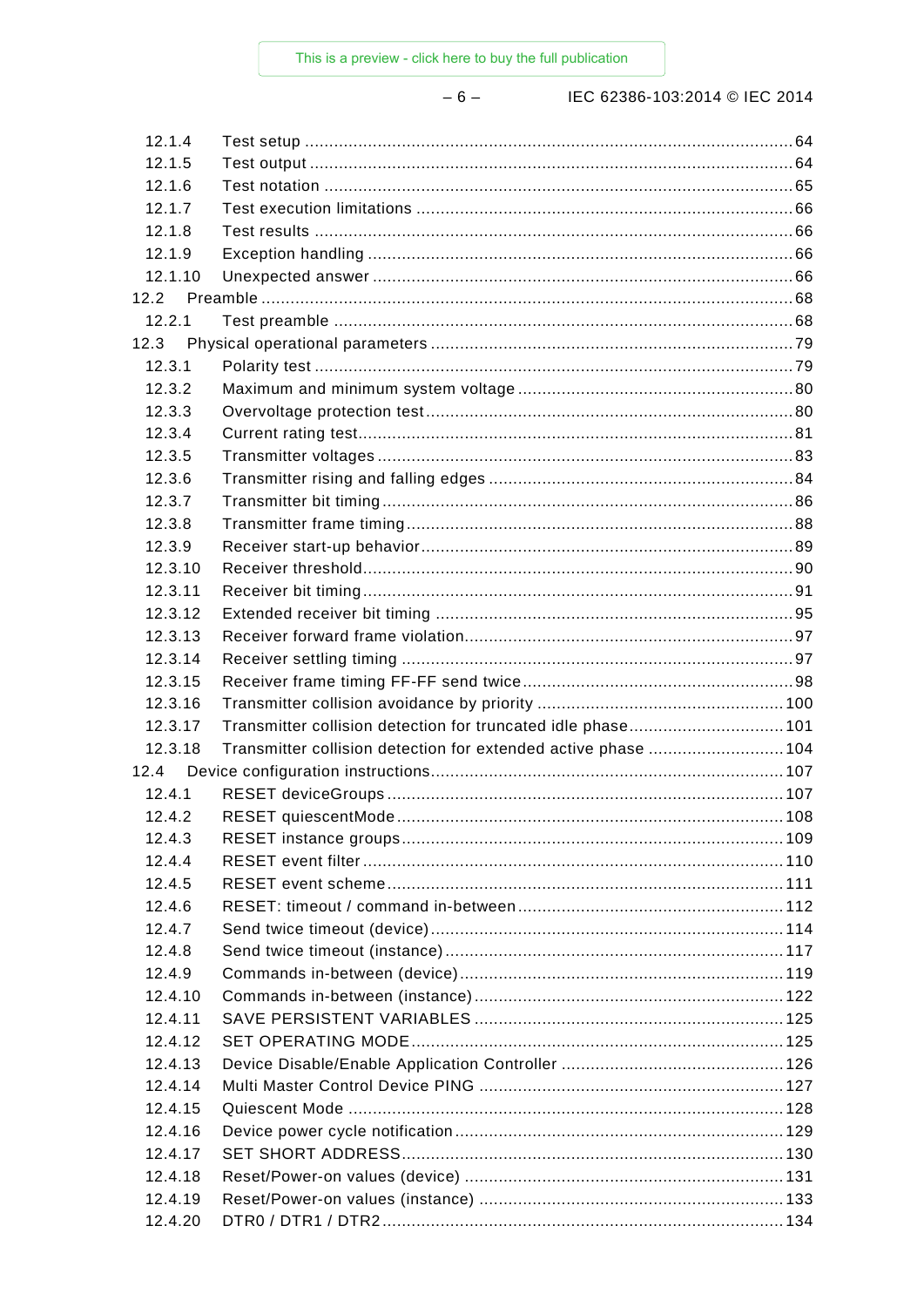IEC 62386-103:2014 © IEC 2014

# $-7-$

| 12.4.21 |                                                       |  |
|---------|-------------------------------------------------------|--|
| 12.4.22 |                                                       |  |
| 12.5    |                                                       |  |
| 12.5.1  |                                                       |  |
| 12.5.2  |                                                       |  |
| 12.5.3  |                                                       |  |
| 12.5.4  |                                                       |  |
| 12.6    |                                                       |  |
| 12.6.1  |                                                       |  |
| 12.6.2  |                                                       |  |
| 12.6.3  | READ MEMORY LOCATION on other Memory Banks 146        |  |
| 12.6.4  |                                                       |  |
| 12.6.5  |                                                       |  |
| 12.6.6  | ENABLE WRITE MEMORY: timeout / command in-between 155 |  |
| 12.6.7  | RESET MEMORY BANK: timeout / command in-between  156  |  |
| 12.6.8  |                                                       |  |
| 12.7    |                                                       |  |
| 12.7.1  |                                                       |  |
| 12.7.2  |                                                       |  |
| 12.7.3  |                                                       |  |
| 12.7.4  |                                                       |  |
| 12.7.5  |                                                       |  |
| 12.7.6  |                                                       |  |
| 12.7.7  | SEARCHADDRH / SEARCHADDRM / SEARCHADDRL  166          |  |
| 12.7.8  |                                                       |  |
| 12.7.9  |                                                       |  |
| 12.7.10 |                                                       |  |
| 12.7.11 |                                                       |  |
| 12.8    |                                                       |  |
| 12.8.1  |                                                       |  |
| 12.8.2  |                                                       |  |
| 12.8.3  |                                                       |  |
| 12.8.4  |                                                       |  |
| 12.8.5  |                                                       |  |
| 12.8.6  |                                                       |  |
| 12.9    |                                                       |  |
| 12.9.1  |                                                       |  |
| 12.9.2  |                                                       |  |
| 12.9.3  |                                                       |  |
| 12.9.4  |                                                       |  |
| 12.9.5  |                                                       |  |
| 12.9.6  |                                                       |  |
|         |                                                       |  |
| 12.10.1 |                                                       |  |
| 12.10.2 |                                                       |  |
| 12.10.3 |                                                       |  |
| 12.10.4 |                                                       |  |
|         |                                                       |  |
| 12.11.1 |                                                       |  |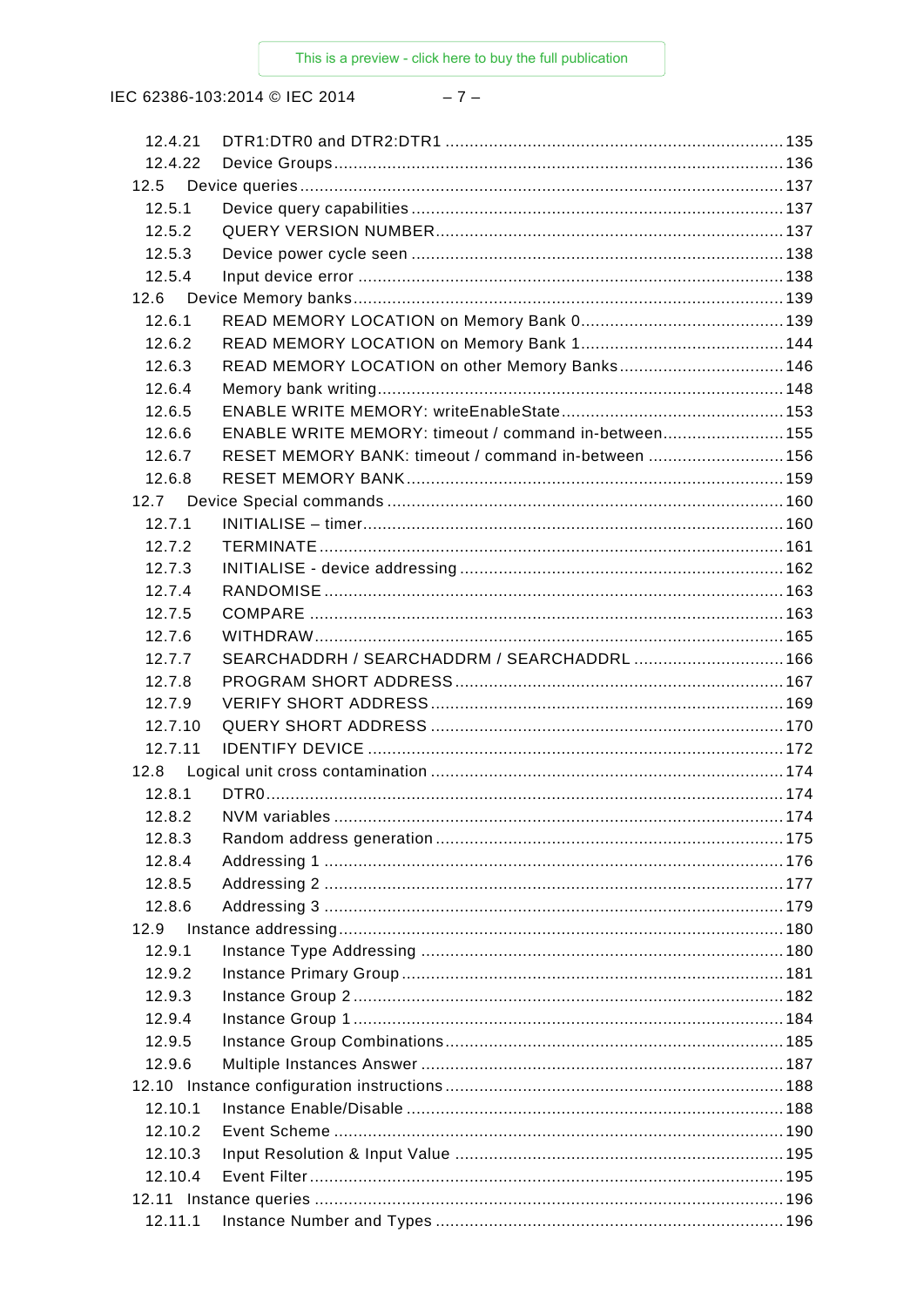$-8-$ 

# IEC 62386-103:2014 © IEC 2014

| 12.11.2 |  |
|---------|--|
| 12.11.3 |  |
|         |  |
| 12.12.1 |  |
|         |  |
| 12.13.1 |  |
| 12.13.2 |  |
| 12.13.3 |  |
|         |  |
| 12.14.1 |  |
| 12.14.2 |  |
| 12.14.3 |  |
| 12.14.4 |  |
| 12.14.5 |  |
| 12.14.6 |  |
| 12.14.7 |  |
| 12.14.8 |  |
| 12.14.9 |  |
|         |  |
|         |  |
|         |  |
|         |  |
|         |  |
|         |  |
|         |  |
|         |  |
|         |  |
|         |  |
|         |  |
|         |  |
|         |  |
|         |  |
|         |  |
|         |  |
|         |  |
|         |  |
|         |  |
|         |  |
|         |  |
|         |  |
|         |  |
|         |  |
|         |  |
|         |  |
|         |  |
|         |  |
|         |  |
|         |  |
|         |  |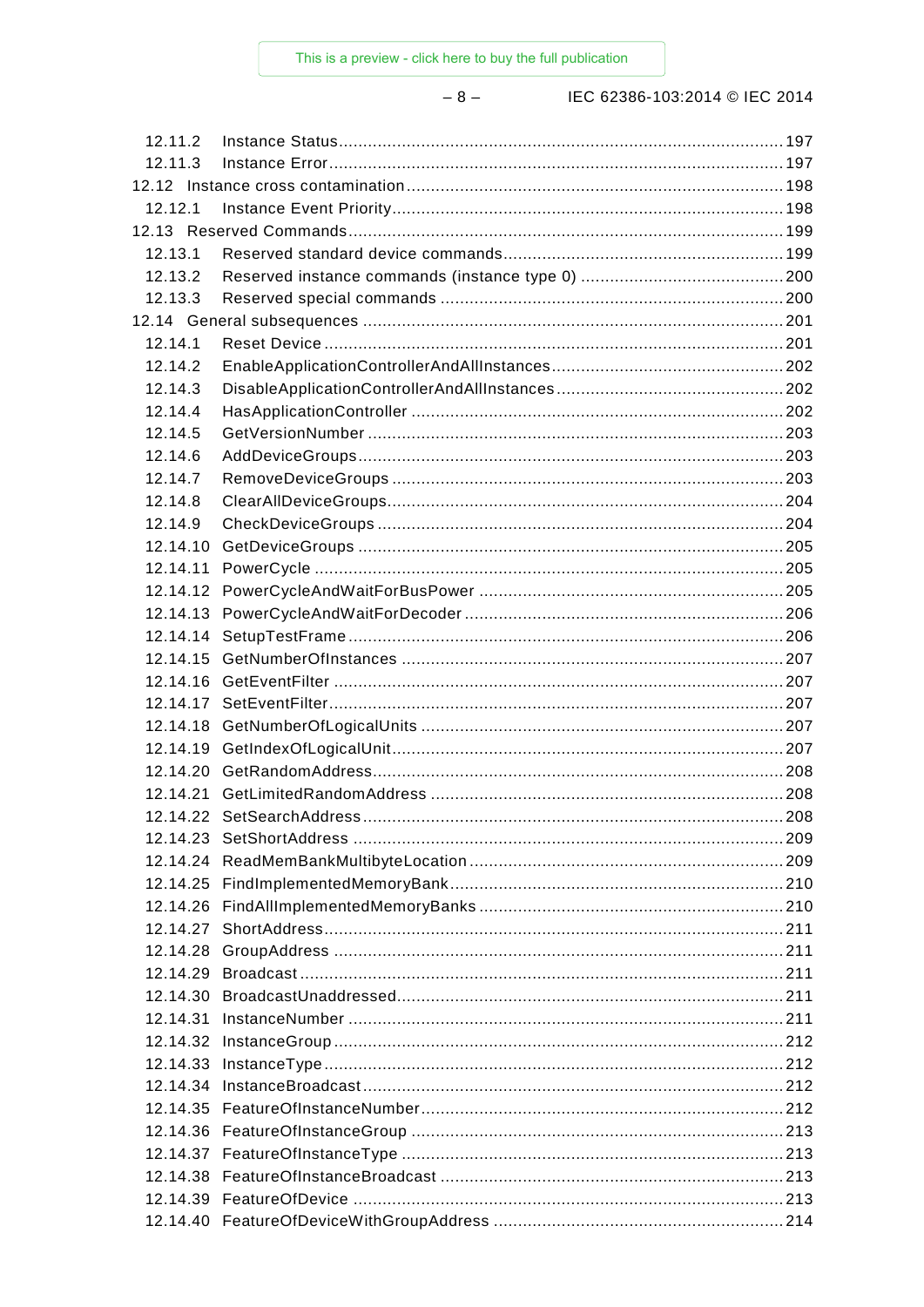IEC 62386-103:2014 © IEC 2014 – 9 –

| Table 22 - Special commands (implemented by both application controller and input     |  |
|---------------------------------------------------------------------------------------|--|
|                                                                                       |  |
|                                                                                       |  |
|                                                                                       |  |
| Table 25 - Parameters for test sequence Check Factory Default 10374                   |  |
| Table 26 - Parameters for test sequence CheckFactoryDefault103PerLogicalUnit77        |  |
|                                                                                       |  |
| Table 28 – Parameters for test sequence Maximum and minimum system voltage 80         |  |
|                                                                                       |  |
| Table 30 - Parameters for test sequence Transmitter rising and falling edges 85       |  |
|                                                                                       |  |
|                                                                                       |  |
|                                                                                       |  |
|                                                                                       |  |
|                                                                                       |  |
| Table 36 - Parameters for test sequence Receiver frame violation and recovering after |  |
|                                                                                       |  |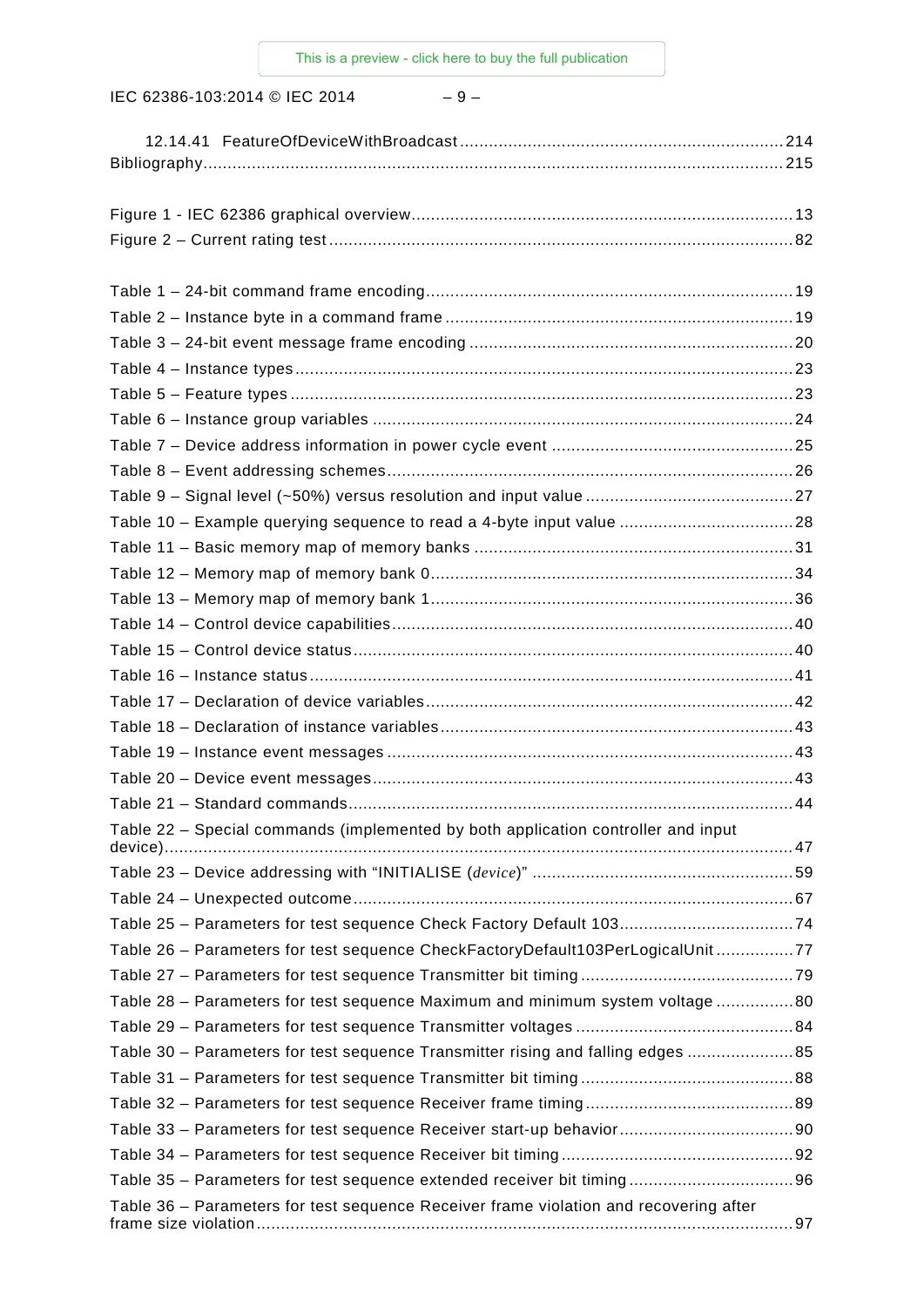– 10 – IEC 62386-103:2014 © IEC 2014

| Table 38 - Parameters for test sequence transmitter collision avoidance by priority  101  |  |
|-------------------------------------------------------------------------------------------|--|
| Table 39 - Parameters for test sequence transmitter collision detection for truncated     |  |
| Table 40 - Parameters for test sequence transmitter collision detection for extended      |  |
|                                                                                           |  |
| Table 42 - Parameters for test sequence Send twice timeout (device)116                    |  |
| Table 43 - Parameters for test sequence Send twice timeout (instance)  118                |  |
| Table 44 - Parameters for test sequence Commands in-between (device) 121                  |  |
|                                                                                           |  |
|                                                                                           |  |
| Table 47 - Parameters for test sequence Reset/Power-on values (device)  132               |  |
| Table 48 - Parameters for test sequence Reset/Power-on values (instance)  134             |  |
|                                                                                           |  |
| Table 50 - Parameters for test sequence DTR1:DTR0 and DTR2:DTR1  136                      |  |
| Table 51 - Parameters for test sequence READ MEMORY LOCATION on Memory                    |  |
| Table 52 - Parameters for test sequence READ MEMORY LOCATION on Memory                    |  |
|                                                                                           |  |
| Table 54 - Parameters for test sequence ENABLE WRITE MEMORY: writeEnableState154          |  |
| Table 55 - Parameters for test sequence ENABLE WRITE MEMORY: timeout /                    |  |
| Table 56 - Parameters for test sequence RESET MEMORY BANK: timeout / command              |  |
|                                                                                           |  |
|                                                                                           |  |
| Table 58 - Parameters for test sequence INITIALISE - device addressing  162               |  |
|                                                                                           |  |
|                                                                                           |  |
| Table 61 - Parameters for test sequence PROGRAM SHORT ADDRESS 168                         |  |
| Table 62 - Parameters for test sequence VERIFY SHORT ADDRESS  170                         |  |
| Table 63 - Parameters for test sequence QUERY SHORT ADDRESS  171                          |  |
|                                                                                           |  |
|                                                                                           |  |
| Table 66 - Parameters for test sequence Reserved commands: standard device                |  |
| Table 67 - Parameters for test sequence Reserved instance commands (instance type 0) .200 |  |
| Table 68 - Parameters for test sequence Reserved special commands 201                     |  |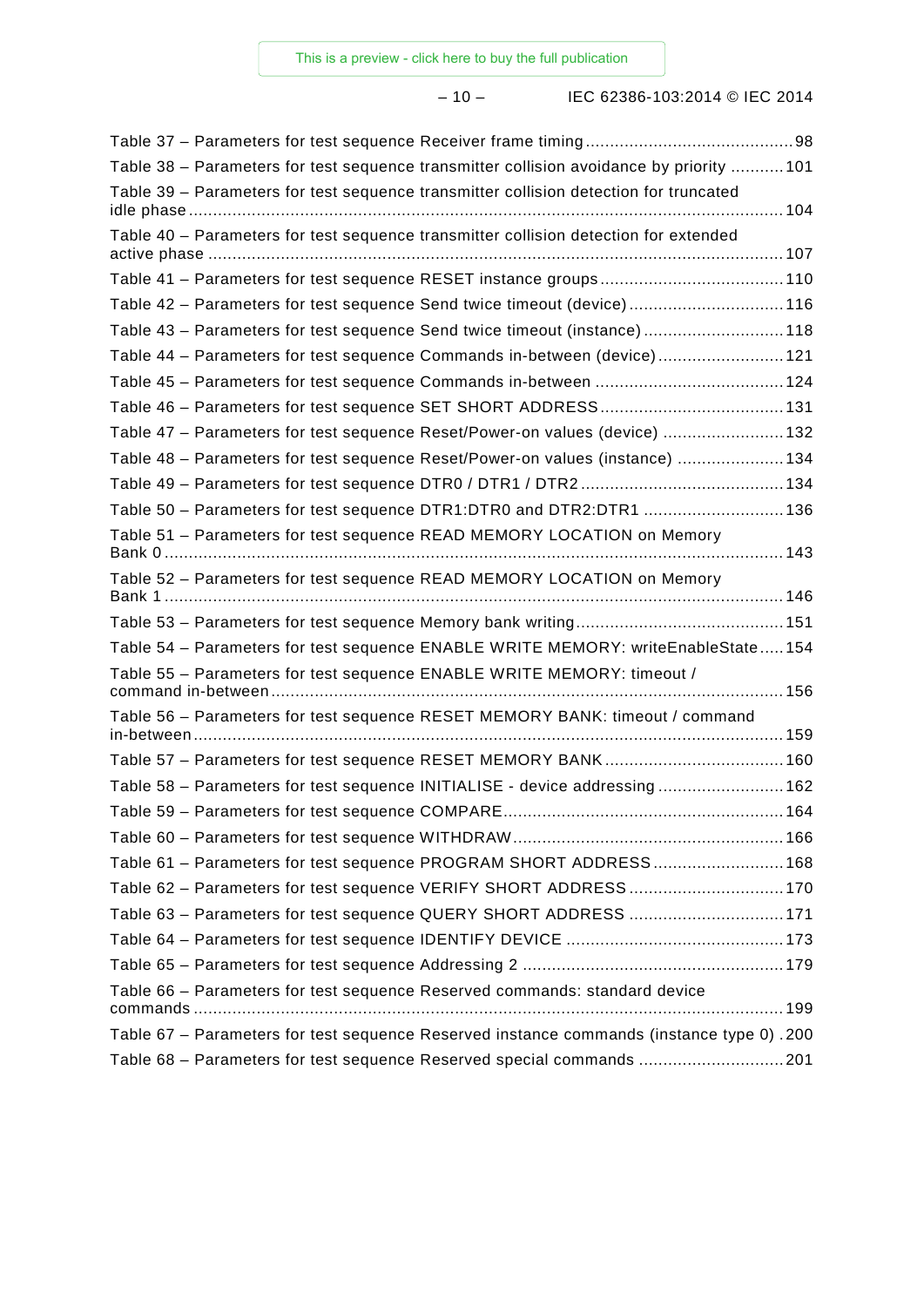IEC 62386-103:2014 © IEC 2014 – 11 –

# INTERNATIONAL ELECTROTECHNICAL COMMISSION

# **DIGITAL ADDRESSABLE LIGHTING INTERFACE –**

 $\overline{\phantom{a}}$ 

## **Part 103: General requirements – Control devices**

# FOREWORD

- <span id="page-10-0"></span>1) The International Electrotechnical Commission (IEC) is a worldwide organization for standardization comprising all national electrotechnical committees (IEC National Committees). The object of IEC is to promote international co-operation on all questions concerning standardization in the electrical and electronic fields. To this end and in addition to other activities, IEC publishes International Standards, Technical Specifications, Technical Reports, Publicly Available Specifications (PAS) and Guides (hereafter referred to as "IEC Publication(s)"). Their preparation is entrusted to technical committees; any IEC National Committee interested in the subject dealt with may participate in this preparatory work. International, governmental and nongovernmental organizations liaising with the IEC also participate in this preparation. IEC collaborates closely with the International Organization for Standardization (ISO) in accordance with conditions determined by agreement between the two organizations.
- 2) The formal decisions or agreements of IEC on technical matters express, as nearly as possible, an international consensus of opinion on the relevant subjects since each technical committee has representation from all interested IEC National Committees.
- 3) IEC Publications have the form of recommendations for international use and are accepted by IEC National Committees in that sense. While all reasonable efforts are made to ensure that the technical content of IEC Publications is accurate, IEC cannot be held responsible for the way in which they are used or for any misinterpretation by any end user.
- 4) In order to promote international uniformity, IEC National Committees undertake to apply IEC Publications transparently to the maximum extent possible in their national and regional publications. Any divergence between any IEC Publication and the corresponding national or regional publication shall be clearly indicated in the latter.
- 5) IEC itself does not provide any attestation of conformity. Independent certification bodies provide conformity assessment services and, in some areas, access to IEC marks of conformity. IEC is not responsible for any services carried out by independent certification bodies.
- 6) All users should ensure that they have the latest edition of this publication.
- 7) No liability shall attach to IEC or its directors, employees, servants or agents including individual experts and members of its technical committees and IEC National Committees for any personal injury, property damage or other damage of any nature whatsoever, whether direct or indirect, or for costs (including legal fees) and expenses arising out of the publication, use of, or reliance upon, this IEC Publication or any other IEC Publications.
- 8) Attention is drawn to the Normative references cited in this publication. Use of the referenced publications is indispensable for the correct application of this publication.
- 9) Attention is drawn to the possibility that some of the elements of this IEC Publication may be the subject of patent rights. IEC shall not be held responsible for identifying any or all such patent rights.

International Standard IEC 62386-103 has been prepared by subcommittee 34C: Auxiliaries for lamps, of IEC technical committee 34: Lamps and related equipment.

The text of this standard is based on the following documents:

| <b>FDIS</b>   | Report on voting |
|---------------|------------------|
| 34C/1100/FDIS | 34C/1113/RVD     |

Full information on the voting for the approval of this standard can be found in the report on voting indicated in the above table.

This publication has been drafted in accordance with the ISO/IEC Directives, Part 2.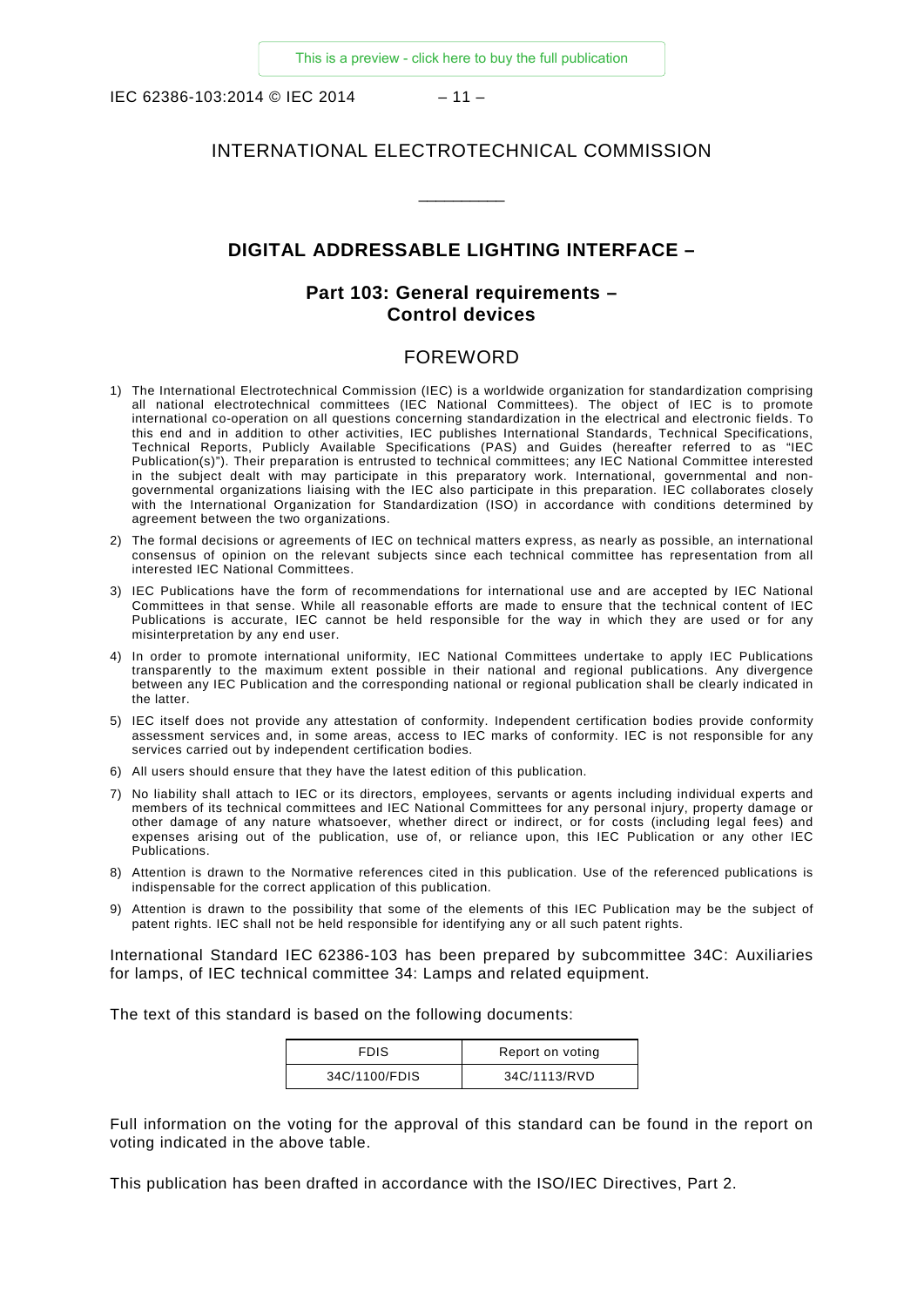– 12 – IEC 62386-103:2014 © IEC 2014

This Part 103 is intended to be used in conjunction with Part 101, which contains general requirements for the relevant product type (system), and with the appropriate Parts 3xx (particular requirements for control devices) containing clauses to supplement or modify the corresponding clauses in Parts 101 and 103 in order to provide the relevant requirements for each type of product.

A list of all parts of the IEC 62386 series, under the general title: *Digital addressable lighting interface*, can be found on the IEC website.

The committee has decided that the contents of this publication will remain unchanged until the stability date indicated on the IEC web site under "http://webstore.iec.ch" in the data related to the specific publication. At this date, the publication will be

- reconfirmed,
- withdrawn.
- replaced by a revised edition, or
- amended.

**IMPORTANT – The 'colour inside' logo on the cover page of this publication indicates that it contains colours which are considered to be useful for the correct understanding of its contents. Users should therefore print this document using a colour printer.**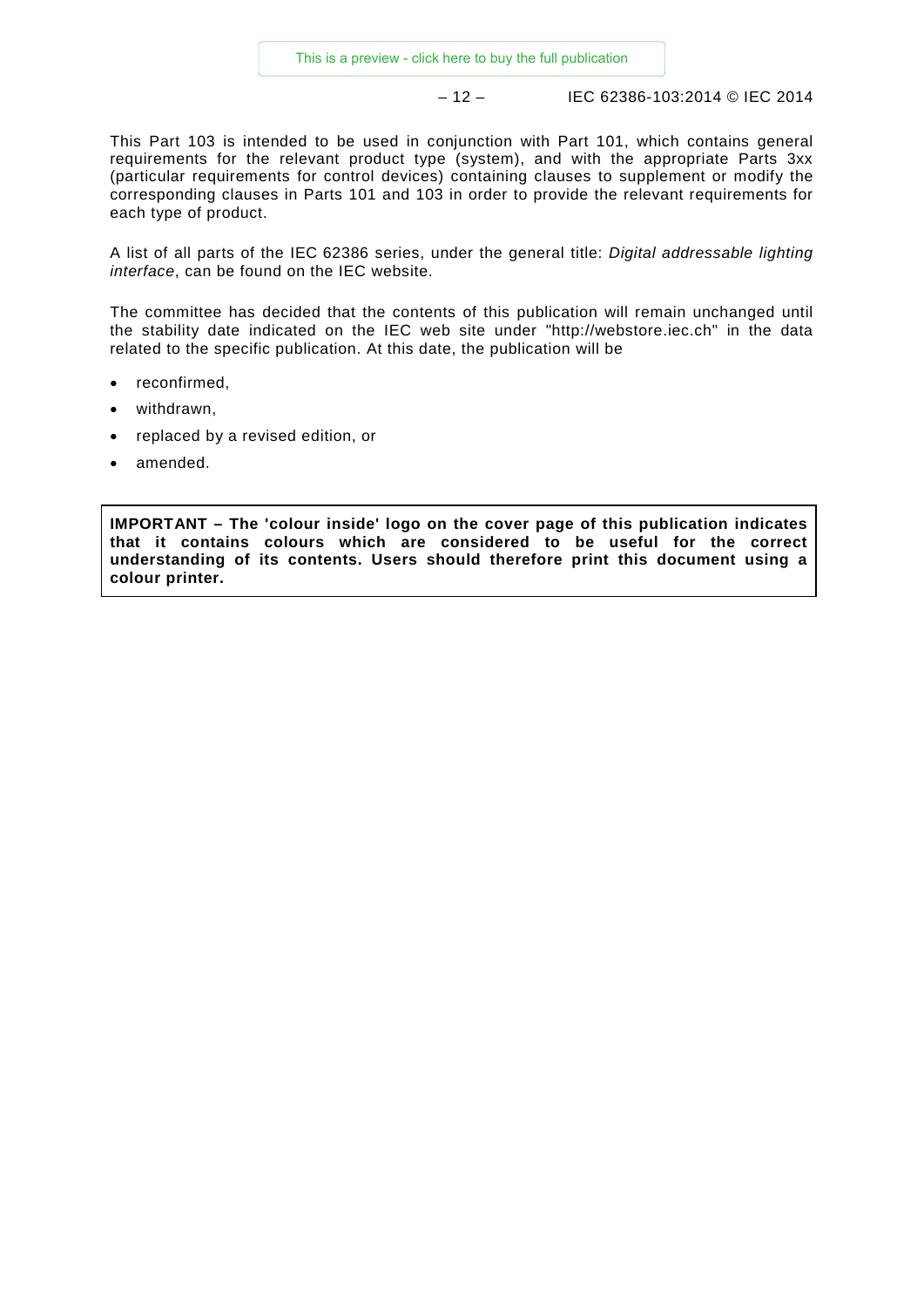<span id="page-12-0"></span>IEC 62386-103:2014 © IEC 2014  $-13-$ 

### INTRODUCTION

IEC 62386 contains several parts, referred to as series. The 1xx series includes the basic specifications. Part 101 contains general requirements for system components, Part 102 extends this information with general requirements for control gear and Part 103 extends it further with general requirements for control devices.

The 2xx parts extend the general requirements for control gear with lamp specific extensions (mainly for backward compatibility with Edition 1 of IEC 62386) and with control gear specific features.

The 3xx parts extend the general requirements for control devices with input device specific extensions describing the instance types as well as some common features that can be combined with multiple instance types.

This first edition of IEC 62386-103 is published in conjunction with IEC 62386-101:2014, IEC 62386-102:2014 and with the various parts that make up the IEC 62386-2xx series for control gear, together with the various parts that make up the IEC 62386-3xx series of particular requirements for control devices. The division into separately published parts provides for ease of future amendments and revisions. Additional requirements will be added as and when a need for them is recognised.

The setup of the standard is graphically represented in **Error! Reference source not found.** below



**Figure 1 - IEC 62386 graphical overview**

<span id="page-12-1"></span>When this part of IEC 62386 refers to any of the clauses of the other two parts of the IEC 62386-1xx series, the extent to which such a clause is applicable and the order in which the tests are to be performed are specified. The other parts also include additional requirements, as necessary.

All numbers used in this International Standard are decimal numbers unless otherwise noted.

Hexadecimal numbers are given in the format 0xVV, where VV is the value. Binary numbers are given in the format XXXXXXXXb or in the format XXXX XXXX, w here X is 0 or 1, "x" in binary numbers means "don't care".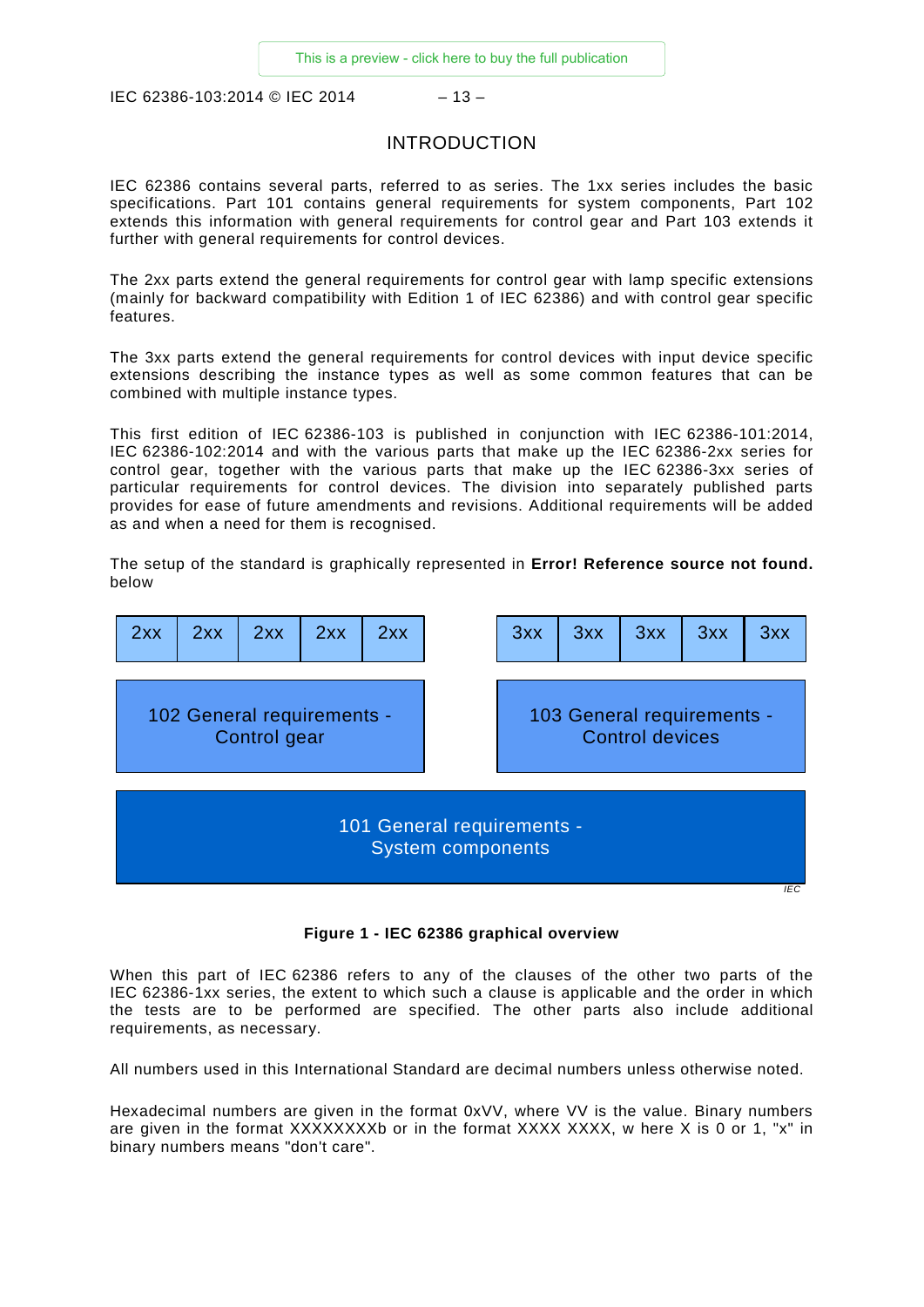– 14 – IEC 62386-103:2014 © IEC 2014

The following typographic expressions are used:

Variables: *variableName* or *variableName[3:0]*, giving only bits 3 to 0 of *variableName*.

Range of values: [lowest, highest]

Command: "COMMAND NAME"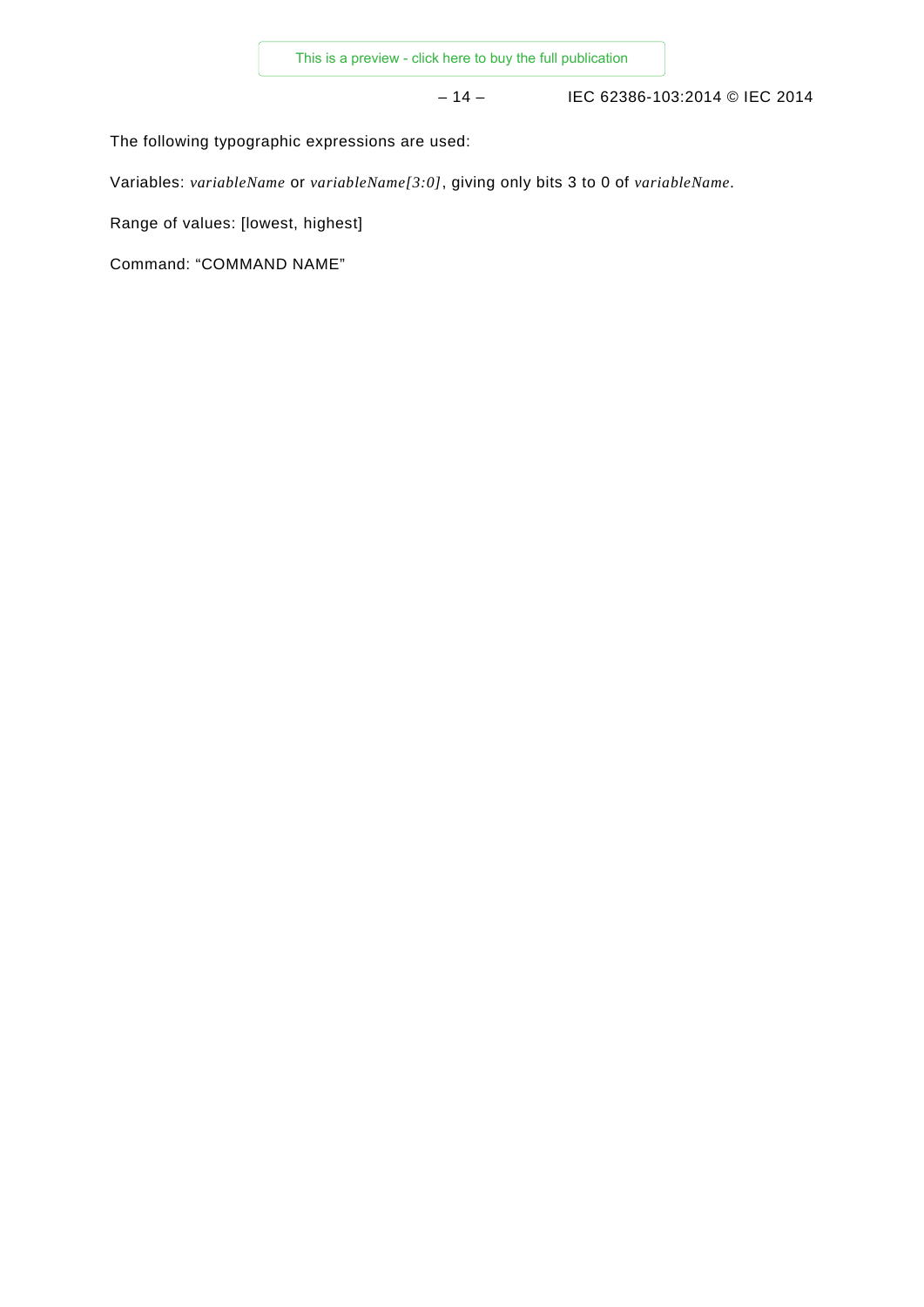IEC 62386-103:2014 © IEC 2014 – 15 –

# **DIGITAL ADDRESSABLE LIGHTING INTERFACE –**

# **Part 103: General requirements – Control devices**

#### <span id="page-14-0"></span>**1 Scope**

This Part of IEC 62386 is applicable to control devices in a bus system for control by digital signals of electronic lighting equipment. This electronic lighting equipment should be in line with the requirments of IEC 61347, with the addition of d.c. supplies.

NOTE Tests in this standard are type tests. Requirements for testing individual products during production are not included.

#### <span id="page-14-1"></span>**2 Normative references**

The following documents, in whole or in part, are normatively referenced in this document and are indispensable for its application. For dated references, only the edition cited applies. For undated references, the latest edition of the referenced document (including any amendments) applies.

IEC 62386-101:2014, *Digital addressable lighting interface – Part 101: General requirements – System components*

<span id="page-14-2"></span>IEC 62386-102:2014, *Digital addressable lighting interface – Part 102: General requirements – Control gear*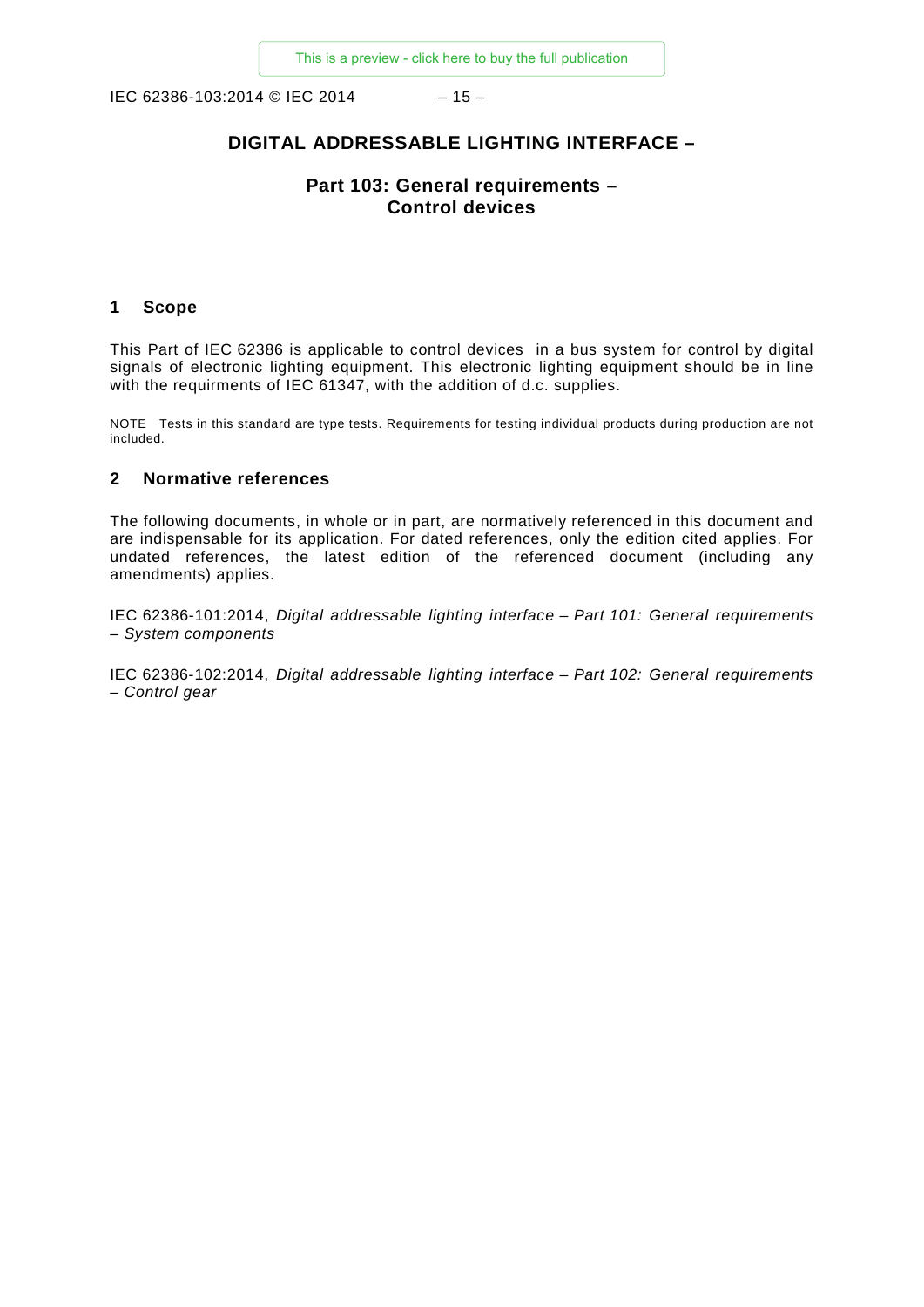$-216-$ 

IEC 62386-103:2014 © IEC 2014

# SOMMAIRE

| 1 |            |                                                           |  |
|---|------------|-----------------------------------------------------------|--|
| 2 |            |                                                           |  |
| 3 |            |                                                           |  |
| 4 |            |                                                           |  |
|   | 4.1        |                                                           |  |
|   | 4.2        |                                                           |  |
| 5 |            |                                                           |  |
| 6 |            |                                                           |  |
| 7 |            |                                                           |  |
|   | 7.1        |                                                           |  |
|   | 7.2        |                                                           |  |
|   | 7.2.1      |                                                           |  |
|   | 7.2.2      |                                                           |  |
| 8 |            |                                                           |  |
| 9 |            |                                                           |  |
|   |            |                                                           |  |
|   | 9.1<br>9.2 |                                                           |  |
|   | 9.2.1      |                                                           |  |
|   | 9.2.2      |                                                           |  |
|   | 9.2.3      |                                                           |  |
|   | 9.3        |                                                           |  |
|   | 9.4        |                                                           |  |
|   | 9.4.1      |                                                           |  |
|   | 9.4.2      |                                                           |  |
|   | 9.4.3      |                                                           |  |
|   | 9.4.4      |                                                           |  |
|   | 9.4.5      |                                                           |  |
|   |            |                                                           |  |
|   | 9.5.1      |                                                           |  |
|   | 9.5.2      |                                                           |  |
|   | 9.5.3      |                                                           |  |
|   | 9.5.4      |                                                           |  |
|   | 9.6        |                                                           |  |
|   | 9.6.1      |                                                           |  |
|   | 9.6.2      | Événement de cycle de mise sous tension de dispositif 241 |  |
|   | 9.6.3      |                                                           |  |
|   | 9.6.4      |                                                           |  |
|   | 9.7        |                                                           |  |
|   | 9.7.1      |                                                           |  |
|   | 9.7.2      |                                                           |  |
|   | 9.7.3      |                                                           |  |
|   | 9.7.4      |                                                           |  |
|   | 9.8        |                                                           |  |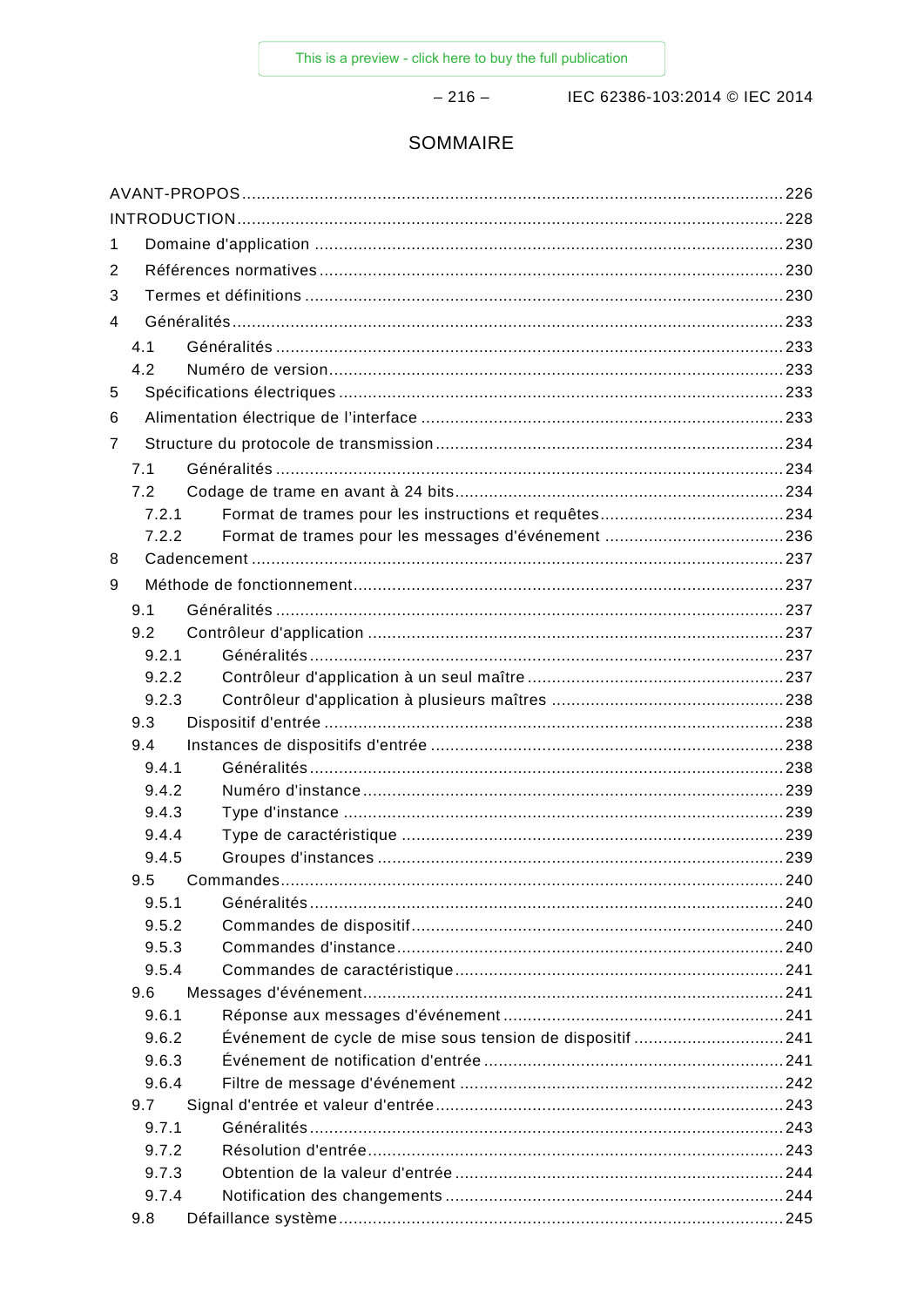IEC 62386-103:2014 © IEC 2014

| 9.9    |     |
|--------|-----|
| 9.9.1  |     |
| 9.9.2  |     |
| 9.9.3  |     |
| 9.9.4  |     |
| 9.10   |     |
| 9.10.1 |     |
| 9.10.2 |     |
| 9.10.3 |     |
| 9.10.4 |     |
| 9.10.5 |     |
| 9.10.6 |     |
| 9.10.7 |     |
| 9.10.8 |     |
| 9.10.9 |     |
| 9.11   |     |
| 9.11.1 |     |
| 9.11.2 |     |
| 9.12   |     |
| 9.12.1 |     |
| 9.12.2 |     |
| 9.13   |     |
| 9.13.1 |     |
| 9.13.2 |     |
| 9.14   |     |
| 9.14.1 |     |
| 9.14.2 |     |
| 9.14.3 |     |
| 9.15   |     |
| 9.16   |     |
|        | 259 |
| 9.16.2 |     |
| 9.16.3 |     |
| 9.17   |     |
| 10     |     |
|        |     |
| 11     |     |
| 11.1   |     |
| 11.2   |     |
| 11.3   |     |
| 11.3.1 |     |
| 11.3.2 |     |
| 11.4   |     |
| 11.4.1 |     |
| 11.4.2 |     |
| 11.4.3 |     |
| 11.5   |     |
| 11.5.1 |     |
| 11.5.2 |     |
| 11.5.3 |     |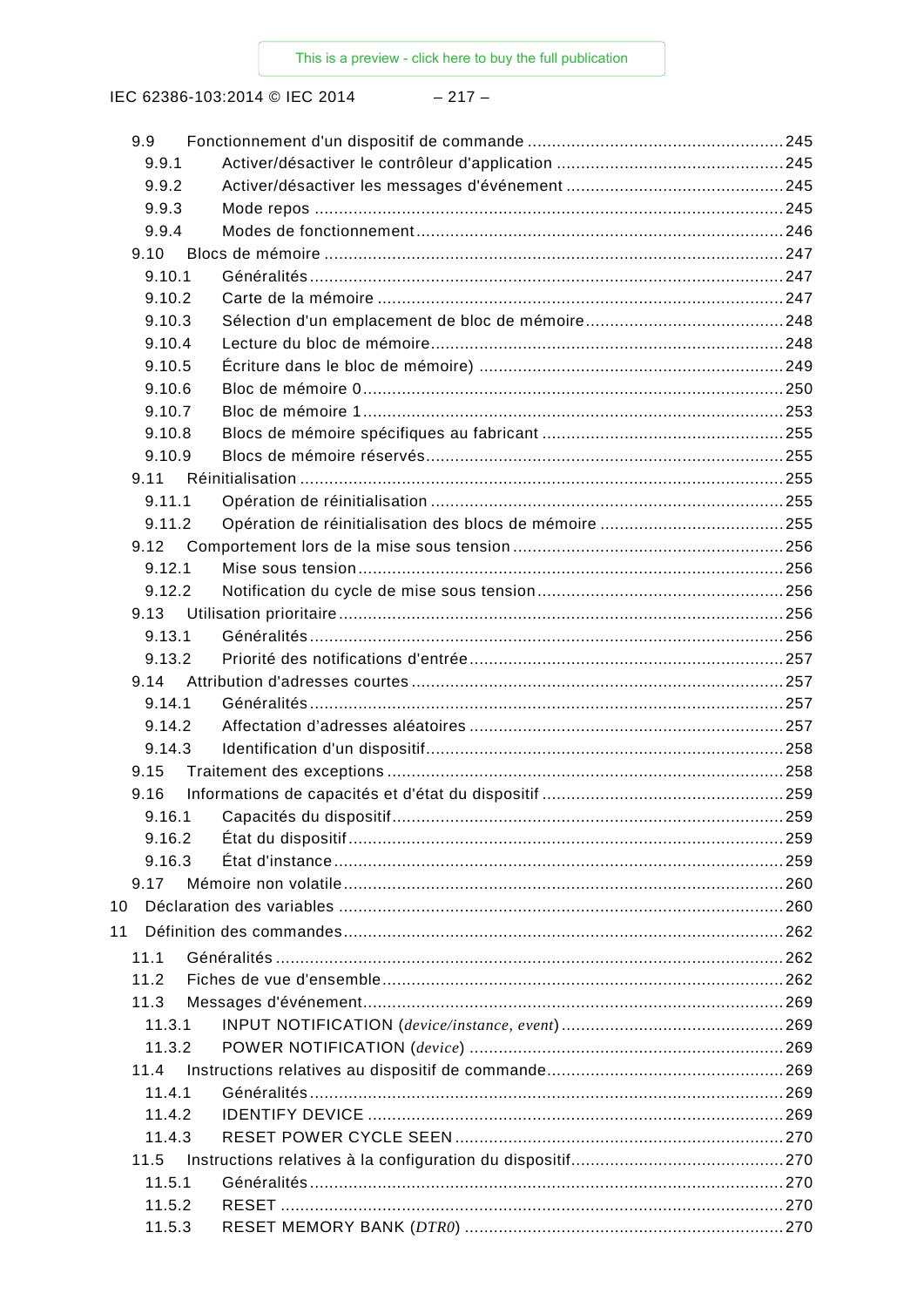– 218 – IEC 62386-103:2014 © IEC 2014

| 11.5.5<br>11.5.6<br>11.5.7<br>11.5.8<br>11.5.9<br>11.5.10<br>11.5.11<br>REMOVE FROM DEVICE GROUPS 16-31 (DTR2: DTR1)271<br>11.5.12<br>11.5.13<br>11.5.14<br>11.5.15<br>11.5.16<br>11.5.17<br>11.6.1<br>11.6.2<br>11.6.3<br>11.6.4<br>11.6.5<br>11.6.6<br>11.6.7<br>11.6.8<br>11.6.9<br>11.6.10<br>11.6.11<br>11.6.12<br>11.6.13<br>11.6.14<br>11.6.15<br>11.6.16<br>11.6.17<br>11.6.18<br>11.6.19<br>11.6.20<br>11.6.21<br>11.6.22<br>11.6.23<br>11.6.24<br>11.6.25<br>11.6.26<br>11.7<br>11.8<br>11.8.1<br>11.8.2<br>11.8.3<br>11.8.4<br>11.8.5 | 11.5.4 |  |
|--------------------------------------------------------------------------------------------------------------------------------------------------------------------------------------------------------------------------------------------------------------------------------------------------------------------------------------------------------------------------------------------------------------------------------------------------------------------------------------------------------------------------------------------------|--------|--|
|                                                                                                                                                                                                                                                                                                                                                                                                                                                                                                                                                  |        |  |
|                                                                                                                                                                                                                                                                                                                                                                                                                                                                                                                                                  |        |  |
|                                                                                                                                                                                                                                                                                                                                                                                                                                                                                                                                                  |        |  |
|                                                                                                                                                                                                                                                                                                                                                                                                                                                                                                                                                  |        |  |
|                                                                                                                                                                                                                                                                                                                                                                                                                                                                                                                                                  |        |  |
|                                                                                                                                                                                                                                                                                                                                                                                                                                                                                                                                                  |        |  |
|                                                                                                                                                                                                                                                                                                                                                                                                                                                                                                                                                  |        |  |
|                                                                                                                                                                                                                                                                                                                                                                                                                                                                                                                                                  |        |  |
|                                                                                                                                                                                                                                                                                                                                                                                                                                                                                                                                                  |        |  |
|                                                                                                                                                                                                                                                                                                                                                                                                                                                                                                                                                  |        |  |
|                                                                                                                                                                                                                                                                                                                                                                                                                                                                                                                                                  |        |  |
|                                                                                                                                                                                                                                                                                                                                                                                                                                                                                                                                                  |        |  |
|                                                                                                                                                                                                                                                                                                                                                                                                                                                                                                                                                  |        |  |
|                                                                                                                                                                                                                                                                                                                                                                                                                                                                                                                                                  |        |  |
|                                                                                                                                                                                                                                                                                                                                                                                                                                                                                                                                                  |        |  |
|                                                                                                                                                                                                                                                                                                                                                                                                                                                                                                                                                  |        |  |
|                                                                                                                                                                                                                                                                                                                                                                                                                                                                                                                                                  |        |  |
|                                                                                                                                                                                                                                                                                                                                                                                                                                                                                                                                                  |        |  |
|                                                                                                                                                                                                                                                                                                                                                                                                                                                                                                                                                  |        |  |
|                                                                                                                                                                                                                                                                                                                                                                                                                                                                                                                                                  |        |  |
|                                                                                                                                                                                                                                                                                                                                                                                                                                                                                                                                                  |        |  |
|                                                                                                                                                                                                                                                                                                                                                                                                                                                                                                                                                  |        |  |
|                                                                                                                                                                                                                                                                                                                                                                                                                                                                                                                                                  |        |  |
|                                                                                                                                                                                                                                                                                                                                                                                                                                                                                                                                                  |        |  |
|                                                                                                                                                                                                                                                                                                                                                                                                                                                                                                                                                  |        |  |
|                                                                                                                                                                                                                                                                                                                                                                                                                                                                                                                                                  |        |  |
|                                                                                                                                                                                                                                                                                                                                                                                                                                                                                                                                                  |        |  |
|                                                                                                                                                                                                                                                                                                                                                                                                                                                                                                                                                  |        |  |
|                                                                                                                                                                                                                                                                                                                                                                                                                                                                                                                                                  |        |  |
|                                                                                                                                                                                                                                                                                                                                                                                                                                                                                                                                                  |        |  |
|                                                                                                                                                                                                                                                                                                                                                                                                                                                                                                                                                  |        |  |
|                                                                                                                                                                                                                                                                                                                                                                                                                                                                                                                                                  |        |  |
|                                                                                                                                                                                                                                                                                                                                                                                                                                                                                                                                                  |        |  |
|                                                                                                                                                                                                                                                                                                                                                                                                                                                                                                                                                  |        |  |
|                                                                                                                                                                                                                                                                                                                                                                                                                                                                                                                                                  |        |  |
|                                                                                                                                                                                                                                                                                                                                                                                                                                                                                                                                                  |        |  |
|                                                                                                                                                                                                                                                                                                                                                                                                                                                                                                                                                  |        |  |
|                                                                                                                                                                                                                                                                                                                                                                                                                                                                                                                                                  |        |  |
|                                                                                                                                                                                                                                                                                                                                                                                                                                                                                                                                                  |        |  |
|                                                                                                                                                                                                                                                                                                                                                                                                                                                                                                                                                  |        |  |
|                                                                                                                                                                                                                                                                                                                                                                                                                                                                                                                                                  |        |  |
|                                                                                                                                                                                                                                                                                                                                                                                                                                                                                                                                                  |        |  |
|                                                                                                                                                                                                                                                                                                                                                                                                                                                                                                                                                  |        |  |
|                                                                                                                                                                                                                                                                                                                                                                                                                                                                                                                                                  |        |  |
|                                                                                                                                                                                                                                                                                                                                                                                                                                                                                                                                                  |        |  |
|                                                                                                                                                                                                                                                                                                                                                                                                                                                                                                                                                  |        |  |
|                                                                                                                                                                                                                                                                                                                                                                                                                                                                                                                                                  | 11.8.6 |  |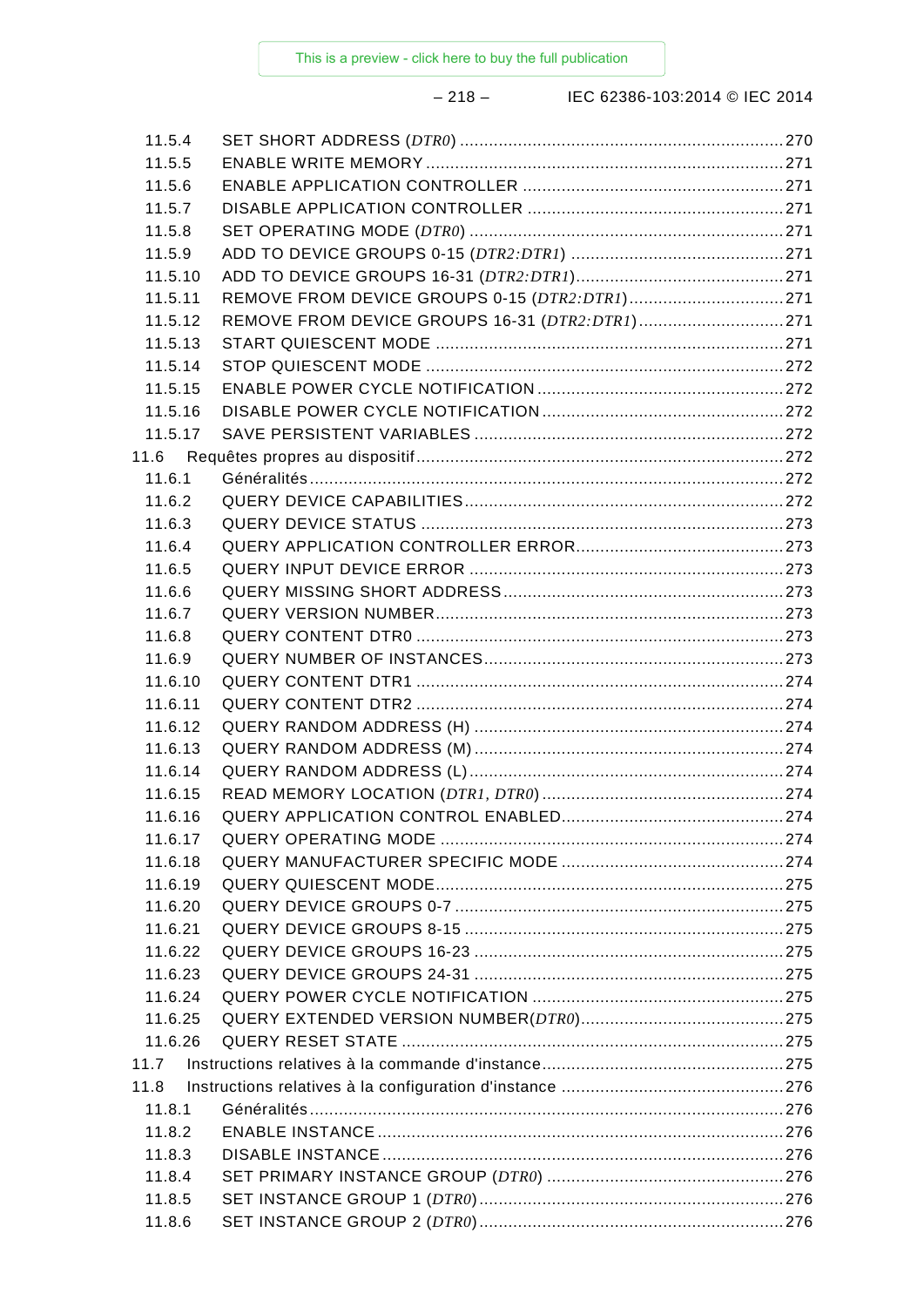IEC 62386-103:2014 © IEC 2014

### $-219-$

|                 | 11.8.7   |                                                                  |  |
|-----------------|----------|------------------------------------------------------------------|--|
|                 | 11.8.8   |                                                                  |  |
|                 | 11.8.9   |                                                                  |  |
|                 |          |                                                                  |  |
|                 | 11.9.1   |                                                                  |  |
|                 | 11.9.2   |                                                                  |  |
|                 | 11.9.3   |                                                                  |  |
|                 | 11.9.4   |                                                                  |  |
|                 | 11.9.5   |                                                                  |  |
|                 | 11.9.6   |                                                                  |  |
|                 | 11.9.7   |                                                                  |  |
|                 | 11.9.8   |                                                                  |  |
|                 | 11.9.9   |                                                                  |  |
|                 | 11.9.10  |                                                                  |  |
|                 | 11.9.11  |                                                                  |  |
|                 | 11.9.12  |                                                                  |  |
|                 | 11.9.13  |                                                                  |  |
|                 | 11.9.14  |                                                                  |  |
|                 | 11.9.15  |                                                                  |  |
|                 | 11.9.16  |                                                                  |  |
|                 | 11.9.17  |                                                                  |  |
|                 | 11.9.18  |                                                                  |  |
|                 |          |                                                                  |  |
|                 | 11.10.1  |                                                                  |  |
|                 | 11.10.2  |                                                                  |  |
|                 | 11.10.3  |                                                                  |  |
|                 | 11.10.4  |                                                                  |  |
|                 | 11.10.5  |                                                                  |  |
|                 | 11.10.6  |                                                                  |  |
|                 | 11.10.7  |                                                                  |  |
|                 | 11.10.8  |                                                                  |  |
|                 |          |                                                                  |  |
|                 |          |                                                                  |  |
|                 | 11.10.11 |                                                                  |  |
|                 |          |                                                                  |  |
|                 |          |                                                                  |  |
|                 |          | 11.10.14 WRITE MEMORY LOCATION - NO REPLY (DTR1, DTR0, data) 283 |  |
|                 |          |                                                                  |  |
|                 |          |                                                                  |  |
|                 |          |                                                                  |  |
|                 |          |                                                                  |  |
|                 |          |                                                                  |  |
|                 |          |                                                                  |  |
|                 |          |                                                                  |  |
| 12 <sup>°</sup> |          |                                                                  |  |
|                 | 12.1     |                                                                  |  |
|                 | 12.1.1   |                                                                  |  |
|                 | 12.1.2   |                                                                  |  |
|                 |          |                                                                  |  |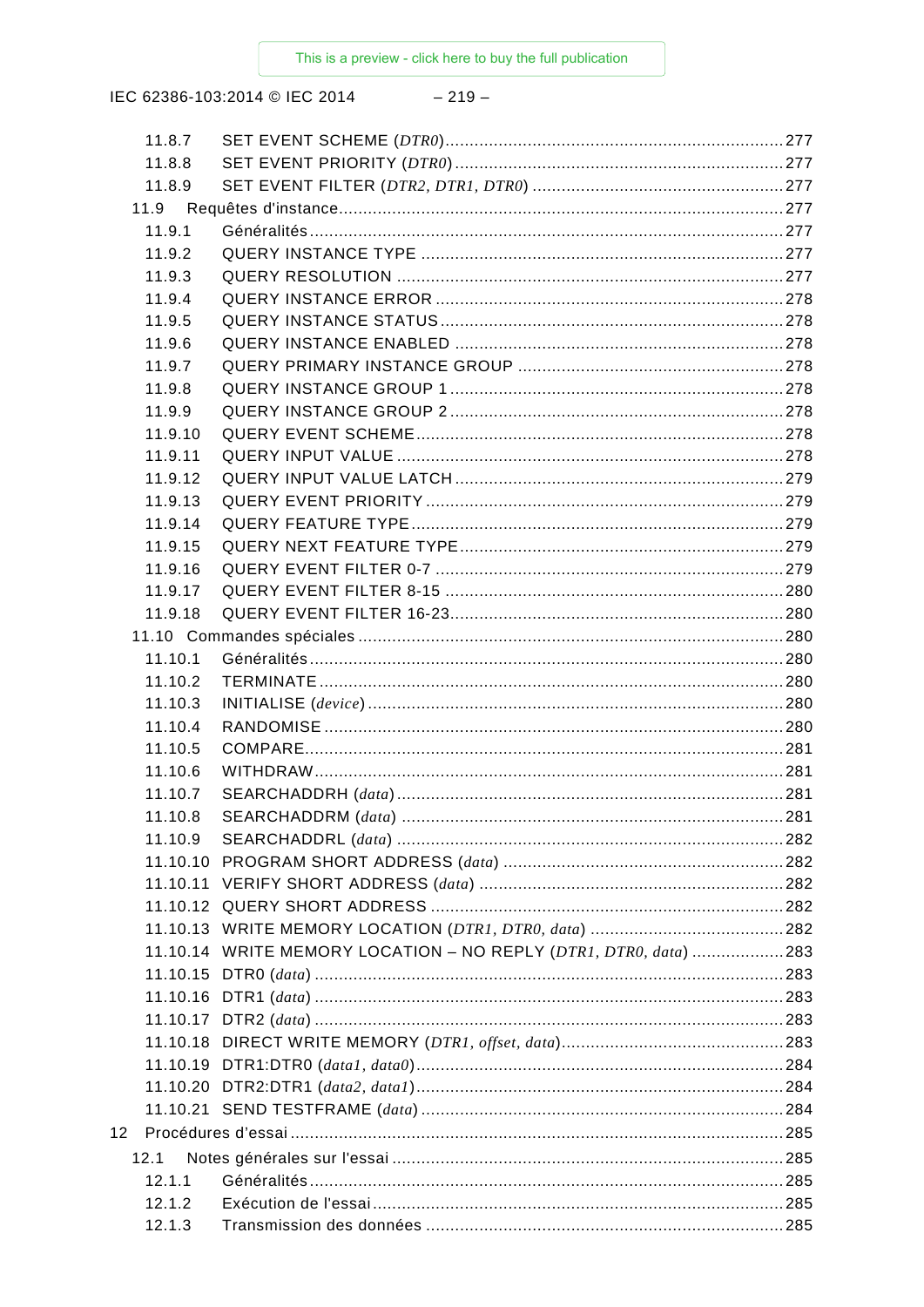– 220 – IEC 62386-103:2014 © IEC 2014

| 12.1.4  |                                                                                                                                        |  |
|---------|----------------------------------------------------------------------------------------------------------------------------------------|--|
| 12.1.5  |                                                                                                                                        |  |
| 12.1.6  |                                                                                                                                        |  |
| 12.1.7  |                                                                                                                                        |  |
| 12.1.8  |                                                                                                                                        |  |
| 12.1.9  |                                                                                                                                        |  |
| 12.1.10 |                                                                                                                                        |  |
|         |                                                                                                                                        |  |
| 12.2.1  |                                                                                                                                        |  |
|         |                                                                                                                                        |  |
| 12.3.1  |                                                                                                                                        |  |
| 12.3.2  | Maximum and minimum system voltage (Tension de système maximale                                                                        |  |
| 12.3.3  | Overvoltage protection test (Essai de protection contre la surtension) 303                                                             |  |
| 12.3.4  |                                                                                                                                        |  |
| 12.3.5  |                                                                                                                                        |  |
| 12.3.6  | Transmitter rising and falling edges (Fronts montants et descendants de                                                                |  |
| 12.3.7  | Transmitter bit timing (Cadencement des bits de l'émetteur) 309                                                                        |  |
| 12.3.8  | Transmitter frame timing (Cadencement des trames de l'émetteur)311                                                                     |  |
| 12.3.9  | Receiver start-up behavior (Comportement au démarrage du récepteur)312                                                                 |  |
| 12.3.10 |                                                                                                                                        |  |
| 12.3.11 | Receiver bit timing (Cadencement des bits du récepteur) 314                                                                            |  |
| 12.3.12 | Extended receiver bit timing (Cadencement des bits étendus du                                                                          |  |
| 12.3.13 | Receiver forward frame violation (Violation de la trame en avant du                                                                    |  |
| 12.3.14 | Receiver settling timing (Cadencement d'établissement du récepteur) 320                                                                |  |
| 12.3.15 | Receiver frame timing FF-FF send twice (Cadencement des trames du                                                                      |  |
| 12.3.16 | Transmitter collision avoidance by priority (Évitement des collisions de                                                               |  |
| 12.3.17 | Transmitter collision detection for truncated idle phase (Détection des<br>collisions de l'émetteur pour la phase de repos tronqué)324 |  |
| 12.3.18 | Transmitter collision detection for extended active phase (Détection des<br>collisions de l'émetteur pour la phase active étendue) 327 |  |
| 12.4    |                                                                                                                                        |  |
| 12.4.1  |                                                                                                                                        |  |
| 12.4.2  |                                                                                                                                        |  |
| 12.4.3  |                                                                                                                                        |  |
| 12.4.4  |                                                                                                                                        |  |
| 12.4.5  |                                                                                                                                        |  |
| 12.4.6  | RESET: timeout / command in-between (RESET: temporisation /                                                                            |  |
| 12.4.7  | Send twice timeout (device) (Temporisation de commande 'send-twice')337                                                                |  |
| 12.4.8  | Send twice timeout (instance) (Temporisation Send twice)340                                                                            |  |
| 12.4.9  | Commands in-between (device) (Commandes intermédiaires                                                                                 |  |
|         |                                                                                                                                        |  |
| 12.4.10 | Commands in-between (instance) (Commandes intermédiaires) 346                                                                          |  |
| 12.4.11 |                                                                                                                                        |  |
| 12.4.12 |                                                                                                                                        |  |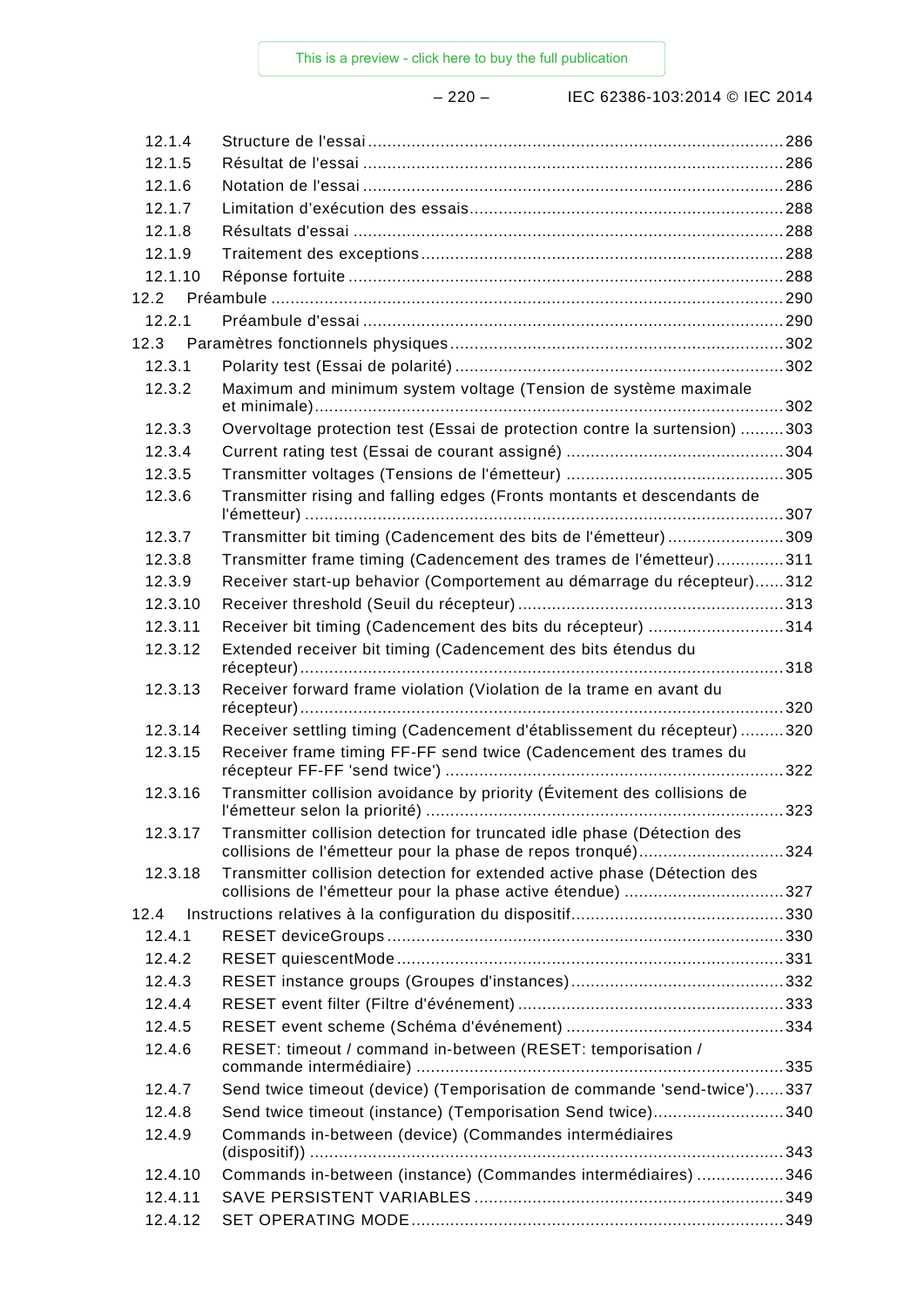IEC 62386-103:2014 © IEC 2014 – 221 –

| 12.4.13 | Device Disable/Enable Application Controller (Dispositif                                                                      |  |
|---------|-------------------------------------------------------------------------------------------------------------------------------|--|
| 12.4.14 | Multi Master Control Device PING (PING de dispositif de commande à                                                            |  |
| 12.4.15 |                                                                                                                               |  |
| 12.4.16 | Device power cycle notification (Notification de cycle de mise sous                                                           |  |
| 12.4.17 |                                                                                                                               |  |
| 12.4.18 | Reset/Power-on values (device) (Valeurs de réinitialisation/Mise sous                                                         |  |
| 12.4.19 | Reset/Power-on values (instance) (Valeurs de réinitialisation/Mise sous                                                       |  |
| 12.4.20 |                                                                                                                               |  |
| 12.4.21 |                                                                                                                               |  |
| 12.4.22 |                                                                                                                               |  |
| 12.5    |                                                                                                                               |  |
| 12.5.1  | Device query capabilities (Capacités de requête du dispositif) 361                                                            |  |
| 12.5.2  |                                                                                                                               |  |
| 12.5.3  | Device power cycle seen (Observation du cycle de mise sous tension                                                            |  |
| 12.5.4  |                                                                                                                               |  |
| 12.6    |                                                                                                                               |  |
| 12.6.1  | READ MEMORY LOCATION on Memory Bank 0 (READ MEMORY                                                                            |  |
| 12.6.2  | READ MEMORY LOCATION on Memory Bank 1 (READ MEMORY                                                                            |  |
| 12.6.3  | READ MEMORY LOCATION on other Memory Banks (READ MEMORY                                                                       |  |
| 12.6.4  | Memory bank writing (Écriture dans le bloc de mémoire) 373                                                                    |  |
| 12.6.5  |                                                                                                                               |  |
| 12.6.6  | <b>ENABLE WRITE MEMORY: timeout / command in-between (ENABLE</b><br>WRITE MEMORY: temporisation / commande intermédiaire) 381 |  |
| 12.6.7  | RESET MEMORY BANK: timeout / command in-between (RESET<br>MEMORY BANK: temporisation / commande intermédiaire)383             |  |
| 12.6.8  |                                                                                                                               |  |
| 12.7    |                                                                                                                               |  |
| 12.7.1  |                                                                                                                               |  |
| 12.7.2  |                                                                                                                               |  |
| 12.7.3  | INITIALISE - device addressing (INITIALISE - adressage de dispositif)388                                                      |  |
| 12.7.4  |                                                                                                                               |  |
| 12.7.5  |                                                                                                                               |  |
| 12.7.6  |                                                                                                                               |  |
| 12.7.7  | SEARCHADDRH / SEARCHADDRM / SEARCHADDRL 392                                                                                   |  |
| 12.7.8  |                                                                                                                               |  |
| 12.7.9  |                                                                                                                               |  |
| 12.7.10 |                                                                                                                               |  |
| 12.7.11 |                                                                                                                               |  |
| 12.8    |                                                                                                                               |  |
| 12.8.1  |                                                                                                                               |  |
| 12.8.2  |                                                                                                                               |  |
| 12.8.3  |                                                                                                                               |  |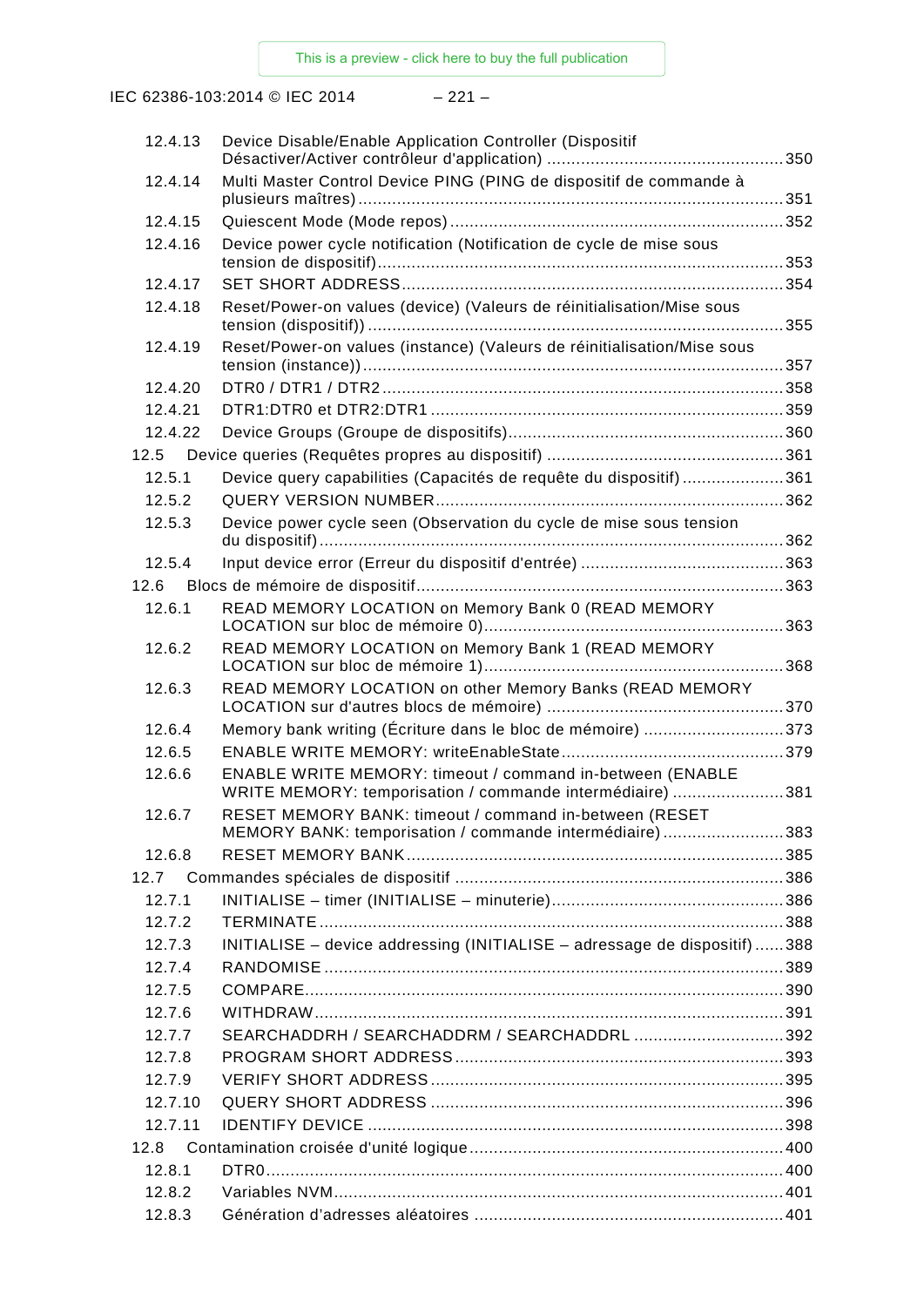– 222 – IEC 62386-103:2014 © IEC 2014

| 12.8.4  |                                                              |  |
|---------|--------------------------------------------------------------|--|
| 12.8.5  |                                                              |  |
| 12.8.6  |                                                              |  |
| 12.9    |                                                              |  |
| 12.9.1  |                                                              |  |
| 12.9.2  |                                                              |  |
| 12.9.3  |                                                              |  |
| 12.9.4  |                                                              |  |
| 12.9.5  |                                                              |  |
| 12.9.6  |                                                              |  |
|         |                                                              |  |
| 12.10.1 |                                                              |  |
| 12.10.2 |                                                              |  |
| 12.10.3 |                                                              |  |
| 12.10.4 |                                                              |  |
|         |                                                              |  |
| 12.11.1 |                                                              |  |
| 12112   |                                                              |  |
| 12.11.3 |                                                              |  |
|         |                                                              |  |
| 12.12.1 |                                                              |  |
|         |                                                              |  |
| 12.13.1 | Reserved standard device commands (Commandes réservées de    |  |
|         |                                                              |  |
| 12.13.2 | Reserved instance commands (instance type 0) (Commandes      |  |
| 12.13.3 | Reserved special commands (Commandes spéciales réservées)428 |  |
|         |                                                              |  |
| 12.14.1 |                                                              |  |
| 12.14.2 |                                                              |  |
| 12.14.3 |                                                              |  |
| 12.14.4 |                                                              |  |
| 12.14.5 |                                                              |  |
| 12.14.6 |                                                              |  |
| 12.14.7 |                                                              |  |
| 12.14.8 |                                                              |  |
| 12.14.9 |                                                              |  |
|         |                                                              |  |
|         |                                                              |  |
|         |                                                              |  |
|         |                                                              |  |
|         |                                                              |  |
|         |                                                              |  |
|         |                                                              |  |
|         |                                                              |  |
|         |                                                              |  |
|         |                                                              |  |
|         |                                                              |  |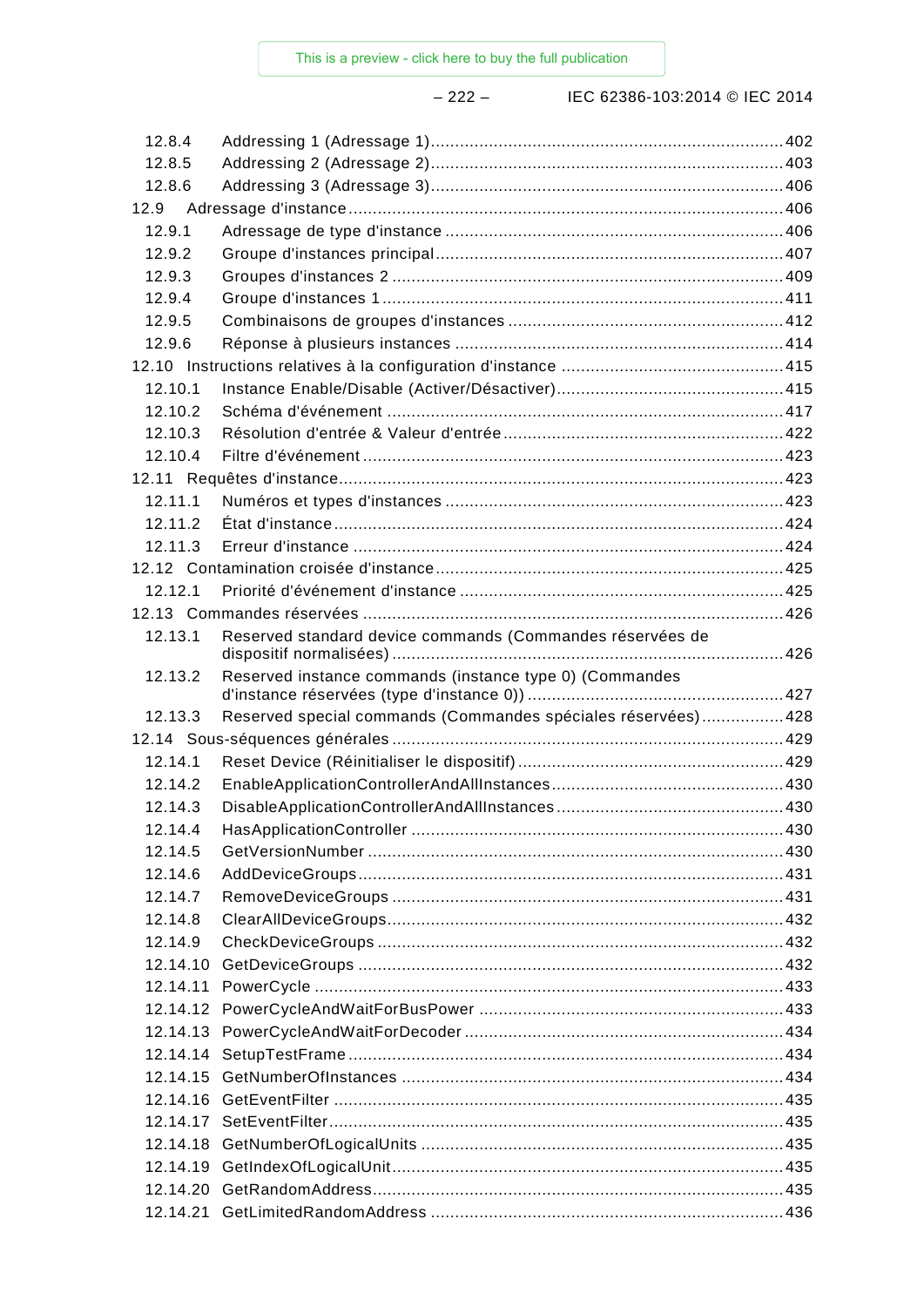IEC 62386-103:2014 © IEC 2014 – 223 –

| Tableau 3 – Codage de la trame de message d'événement à 24 bits 236                           |     |
|-----------------------------------------------------------------------------------------------|-----|
|                                                                                               |     |
|                                                                                               | 239 |
|                                                                                               |     |
| Tableau 7 – Information d'adresse de dispositif dans le cadre d'un événement de               |     |
|                                                                                               |     |
|                                                                                               |     |
| Tableau 9 - Niveau de signal (~50 %) par rapport à la résolution et à la valeur d'entrée  243 |     |
| Tableau 10 – Exemple de séquence de requête pour lire une valeur d'entrée à 4 octets  244     |     |
|                                                                                               |     |
|                                                                                               |     |
|                                                                                               |     |
|                                                                                               |     |
|                                                                                               |     |
|                                                                                               |     |
|                                                                                               |     |
|                                                                                               |     |
|                                                                                               |     |
|                                                                                               |     |
|                                                                                               |     |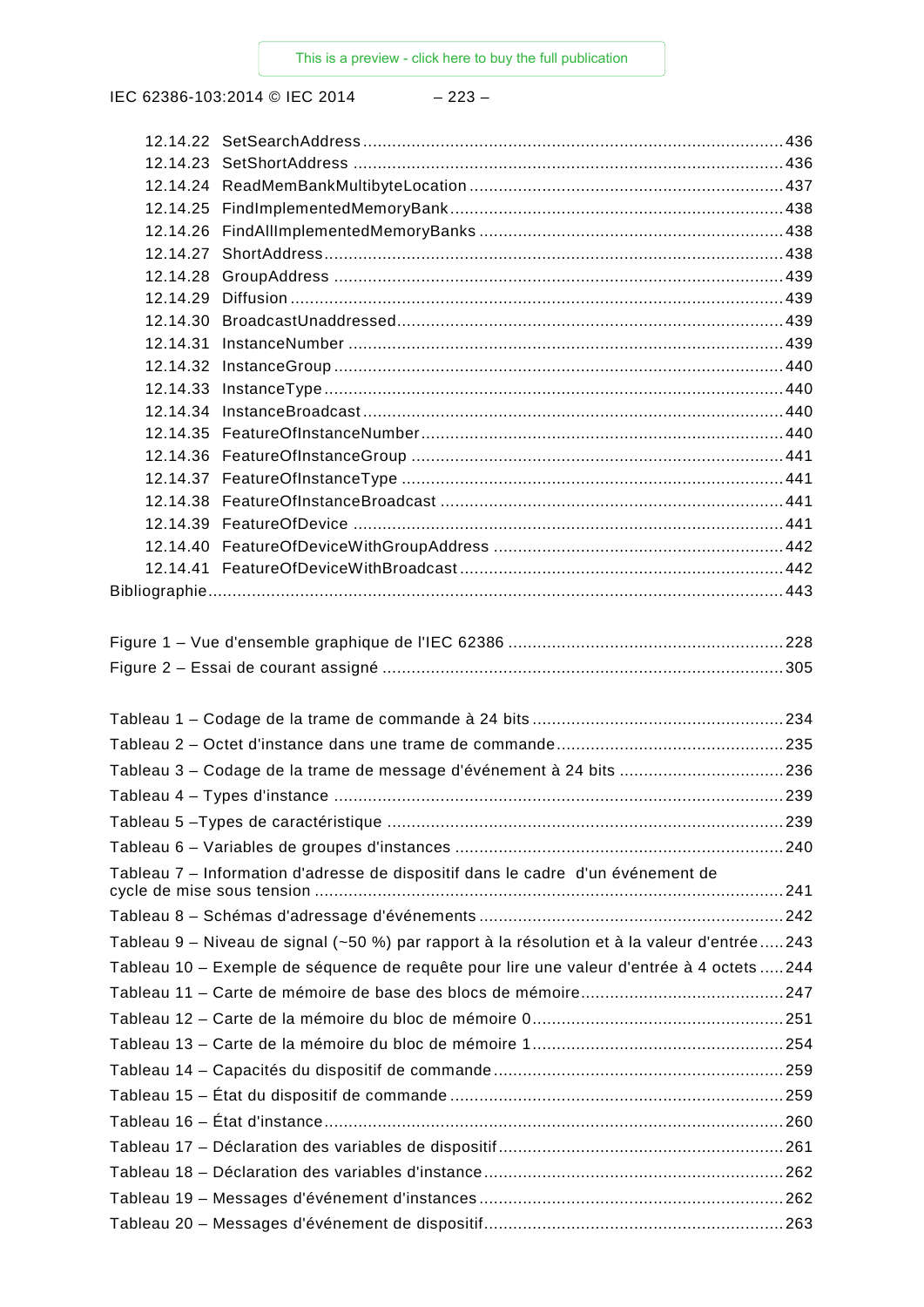– 224 – IEC 62386-103:2014 © IEC 2014

| Tableau 22 - Commandes spéciales (mises en œuvre par le contrôleur d'application et  |      |
|--------------------------------------------------------------------------------------|------|
|                                                                                      |      |
|                                                                                      |      |
| Tableau 25 - Paramètres pour la séquence d'essai Check Factory Default 103 296       |      |
| Tableau 26 - Paramètres pour la séquence d'essai                                     |      |
| Tableau 27 - Paramètres pour la séquence d'essai Transmitter bit timing              |      |
| Tableau 28 - Paramètres pour la séquence d'essai Maximum and minimum system          |      |
| Tableau 29 - Paramètres pour la séquence d'essai Transmitter voltages306             |      |
| Tableau 30 - Paramètres pour la séquence d'essai Transmitter rising and falling      |      |
| Tableau 31 - Paramètres pour la séquence d'essai 'Transmitter bit timing'311         |      |
| Tableau 32 – Paramètres pour la séquence d'essai Receiver frame timing 312           |      |
| Tableau 33 – Paramètres pour la séquence d'essai Receiver start-up behavior 313      |      |
| Tableau 34 - Paramètres pour la séquence d'essai Receiver bit timing 315             |      |
| Tableau 35 - Paramètres pour la séquence d'essai Extended receiver bit timing 319    |      |
| Tableau 36 - Paramètres pour la séquence d'essai Receiver frame violation and        |      |
| Tableau 37 - Paramètres pour la séquence d'essai Receiver frame timing 321           |      |
| Tableau 38 – Paramètres pour la séquence d'essai Transmitter collision avoidance by  |      |
| Tableau 39 - Paramètres pour la séquence d'essai Transmitter collision detection for | .327 |
| Tableau 40 - Paramètres pour la séquence d'essai Transmitter collision detection for |      |
|                                                                                      |      |
| Tableau 41 - Paramètres pour la séquence d'essai RESET instance groups 333           |      |
| Tableau 42 – Paramètres pour la séquence d'essai Send twice timeout (device) 339     |      |
| Tableau 43 – Paramètres pour la séquence d'essai Send twice timeout (instance) 342   |      |
| Tableau 44 – Paramètres pour la séquence d'essai Commands in-between (device) 345    |      |
| Tableau 45 - Paramètres pour la séquence d'essai Commands in-between348              |      |
| Tableau 46 - Paramètres pour la séquence d'essai SET SHORT ADDRESS 355               |      |
| Tableau 47 – Paramètres pour la séquence d'essai Reset/Power-on values (device)357   |      |
| Tableau 48 – Paramètres pour la séquence d'essai Reset/Power-on values (instance)358 |      |
| Tableau 49 - Paramètres pour la séquence d'essai DTR0 / DTR1 / DTR2 359              |      |
| Tableau 50 - Paramètres pour la séquence d'essai DTR1:DTR0 et DTR2:DTR1360           |      |
| Tableau 51 - Paramètres pour la séquence d'essai READ MEMORY LOCATION on             |      |
| Tableau 52 - Paramètres pour la séquence d'essai READ MEMORY LOCATION on             |      |
| Tableau 53 - Paramètres pour la séquence d'essai Memory Bank writing376              |      |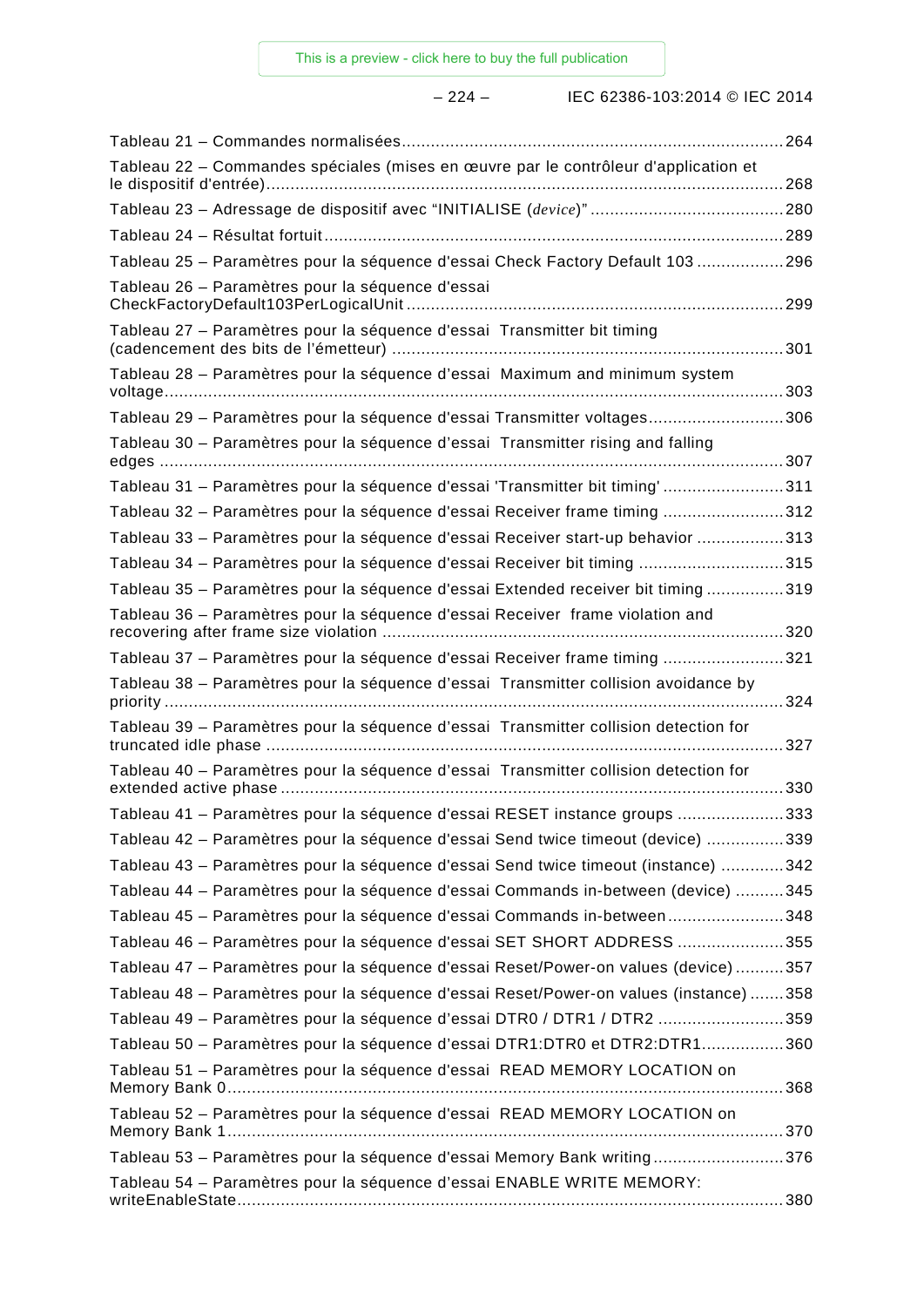IEC 62386-103:2014 © IEC 2014 – 225 –

| Tableau 55 - Paramètres pour la séquence d'essai ENABLE WRITE MEMORY:              | 382 |
|------------------------------------------------------------------------------------|-----|
| Tableau 56 - Paramètres pour la séquence d'essai RESET MEMORY BANK: timeout /      | 385 |
| Tableau 57 - Paramètres pour la séquence d'essai RESET MEMORY BANK 386             |     |
| Tableau 58 - Paramètres pour la séquence d'essai INITIALISE - device addressing388 |     |
|                                                                                    | 391 |
|                                                                                    | 392 |
| Tableau 61 – Paramètres pour la séquence d'essai PROGRAM SHORT ADDRESS             | 395 |
| Tableau 62 - Paramètres pour la séquence d'essai VERIFY SHORT ADDRESS              | 396 |
| Tableau 63 - Paramètres pour la séquence d'essai QUERY SHORT ADDRESS               | 398 |
| Tableau 64 - Paramètres pour la séquence d'essai IDENTIFY DEVICE                   | 400 |
|                                                                                    | 405 |
| Tableau 66 - Paramètres pour la séquence d'essai Reserved commands: standard       | 427 |
| Tableau 67 - Paramètres pour la séquence d'essai Reserved instance commands        | 428 |
| Tableau 68 – Paramètres pour la séquence d'essai Reserved special commands429      |     |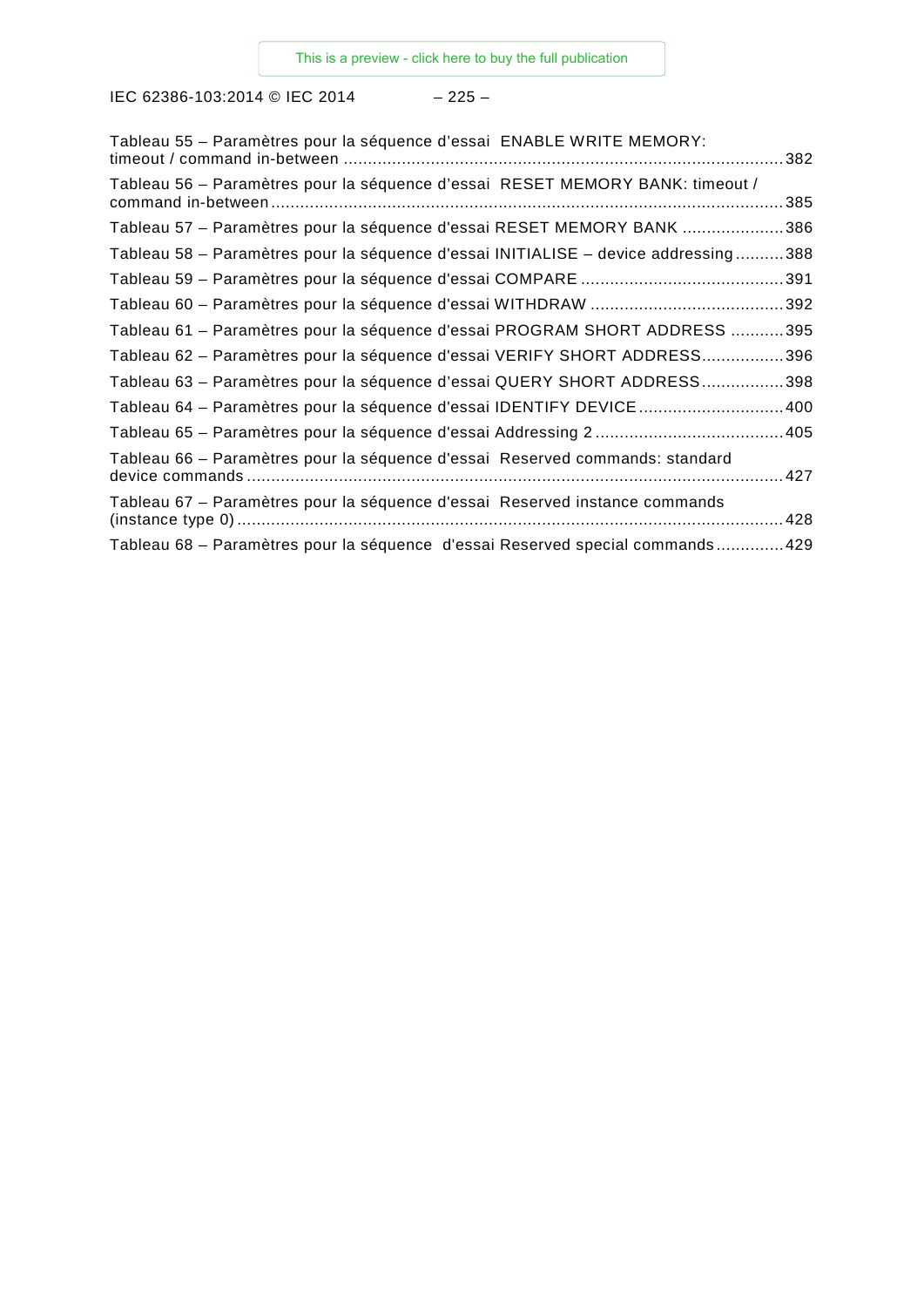[This is a preview - click here to buy the full publication](https://webstore.iec.ch/publication/6956&preview=1)

– 226 – IEC 62386-103:2014 © IEC 2014

# COMMISSION ÉLECTROTECHNIQUE INTERNATIONALE

\_\_\_\_\_\_\_\_\_\_\_\_

#### **INTERFACE D'ÉCLAIRAGE ADRESSABLE NUMÉRIQUE –**

# **Partie 103: Exigences générales – Dispositifs de commande**

#### AVANT-PROPOS

- <span id="page-25-0"></span>1) La Commission Electrotechnique Internationale (IEC) est une organisation mondiale de normalisation composée de l'ensemble des comités électrotechniques nationaux (Comités nationaux de l'IEC). L'IEC a pour objet de favoriser la coopération internationale pour toutes les questions de normalisation dans les domaines de l'électricité et de l'électronique. A cet effet, l'IEC – entre autres activités – publie des Normes internationales, des Spécifications techniques, des Rapports techniques, des Spécifications accessibles au public (PAS) et des Guides (ci-après dénommés "Publication(s) de l'IEC"). Leur élaboration est confiée à des comités d'études, aux travaux desquels tout Comité national intéressé par le sujet traité peut participer. Les organisations internationales, gouvernementales et non gouvernementales, en liaison avec l'IEC, participent également aux travaux. L'IEC collabore étroitement avec l'Organisation Internationale de Normalisation (ISO), selon des conditions fixées par accord entre les deux organisations.
- 2) Les décisions ou accords officiels de l'IEC concernant les questions techniques représentent, dans la mesure du possible, un accord international sur les sujets étudiés, étant donné que les Comités nationaux de l'IEC intéressés sont représentés dans chaque comité d'études.
- 3) Les Publications de l'IEC se présentent sous la forme de recommandations internationales et sont agréées comme telles par les Comités nationaux de l'IEC. Tous les efforts raisonnables sont entrepris afin que l'IEC s'assure de l'exactitude du contenu technique de ses publications; l'IEC ne peut pas être tenue responsable de l'éventuelle mauvaise utilisation ou interprétation qui en est faite par un quelconque utilisateur final.
- 4) Dans le but d'encourager l'uniformité internationale, les Comités nationaux de l'IEC s'engagent, dans toute la mesure possible, à appliquer de façon transparente les Publications de l'IEC dans leurs publications nationales et régionales. Toutes divergences entre toutes Publications de l'IEC et toutes publications nationales ou régionales correspondantes doivent être indiquées en termes clairs dans ces dernières.
- 5) L'IEC elle-même ne fournit aucune attestation de conformité. Des organismes de certification indépendants fournissent des services d'évaluation de conformité et, dans certains secteurs, accèdent aux marques de conformité de l'IEC. L'IEC n'est responsable d'aucun des services effectués par les organismes de certification indépendants.
- 6) Tous les utilisateurs doivent s'assurer qu'ils sont en possession de la dernière édition de cette publication.
- 7) Aucune responsabilité ne doit être imputée à l'IEC, à ses administrateurs, employés, auxiliaires ou mandataires, y compris ses experts particuliers et les membres de ses comités d'études et des Comités nationaux de l'IEC, pour tout préjudice causé en cas de dommages corporels et matériels, ou de tout autre dommage de quelque nature que ce soit, directe ou indirecte, ou pour supporter les coûts (y compris les frais de justice) et les dépenses découlant de la publication ou de l'utilisation de cette Publication de l'IEC ou de toute autre Publication de l'IEC, ou au crédit qui lui est accordé.
- 8) L'attention est attirée sur les références normatives citées dans cette publication. L'utilisation de publications référencées est obligatoire pour une application correcte de la présente publication.
- 9) L'attention est attirée sur le fait que certains des éléments de la présente Publication de l'IEC peuvent faire l'objet de droits de brevet. L'IEC ne saurait être tenue pour responsable de ne pas avoir identifié de tels droits de brevets et de ne pas avoir signalé leur existence.

La Norme internationale IEC 62386-103 a été établie par le sous-comité 34C: Appareils auxiliaires pour lampes, du comité d'études 34 de l'IEC: Lampes et équipements associés.

Le texte de cette norme est issu des documents suivants:

| <b>FDIS</b>   | Rapport de vote |
|---------------|-----------------|
| 34C/1100/FDIS | 34C/1113/RVD    |

Le rapport de vote indiqué dans le tableau ci-dessus donne toute information sur le vote ayant abouti à l'approbation de cette norme.

Cette publication a été rédigée selon les Directives ISO/IEC, Partie 2.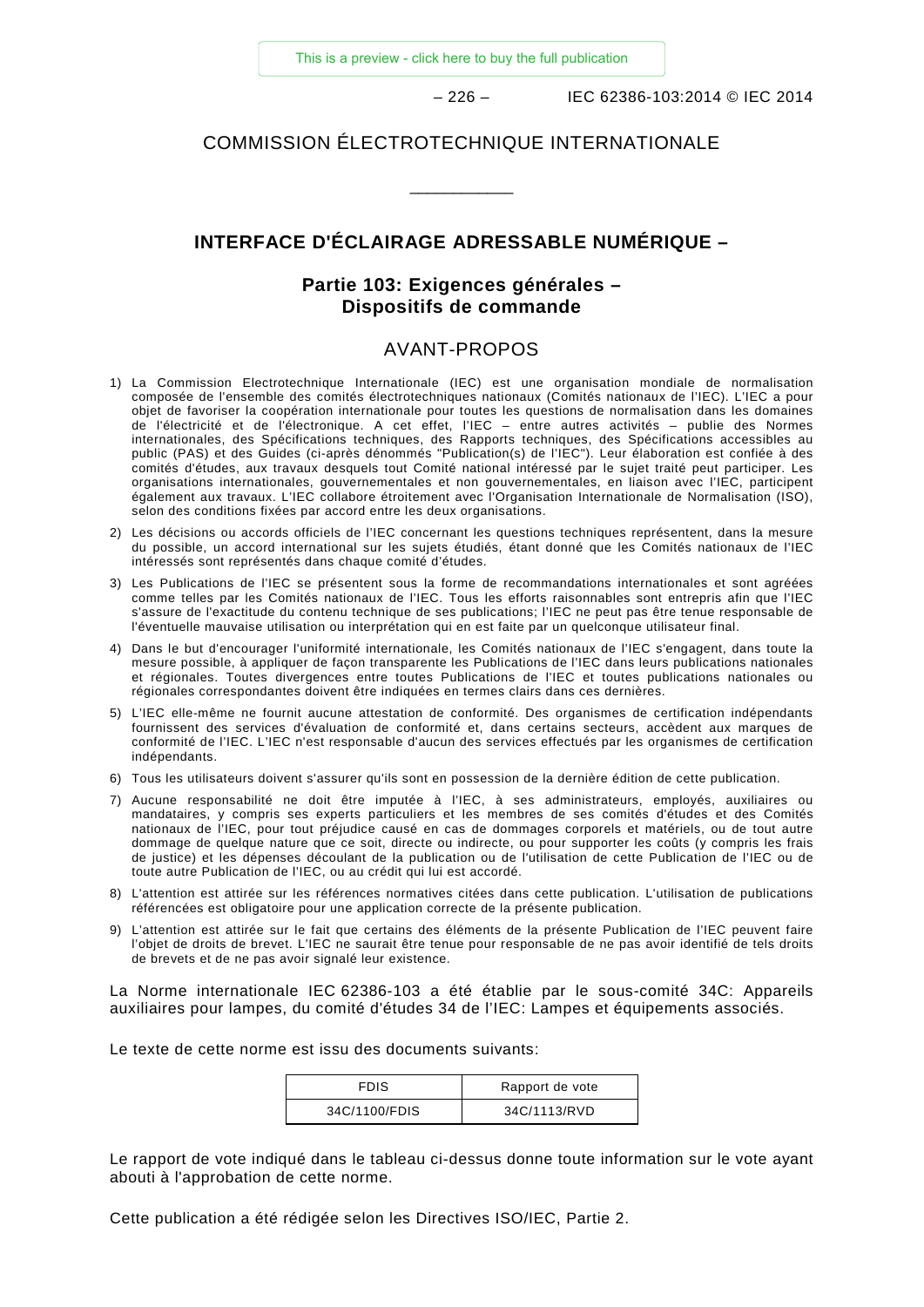IEC 62386-103:2014 © IEC 2014 – 227 –

La présente Partie 103 est destinée à être utilisée avec la Partie 101, qui comporte les exigences générales relatives au type de produit adapté (système), et avec les parties 3xx applicables (exigences particulières pour les dispositifs de commande) qui comporte des articles destinés à compléter ou modifier les articles correspondants des Parties 101 et 103, afin de spécifier les exigences applicables pour chaque type de produit.

Une liste de toutes les parties de la série IEC 62386, publiées sous le titre général: *Interface d'éclairage adressable numérique*, peut être consultée sur le site web de l'IEC.

Le comité a décidé que le contenu de cette publication ne sera pas modifié avant la date de stabilité indiquée sur le site web de l'IEC sous "http://webstore.iec.ch" dans les données relatives à la publication recherchée. A cette date, la publication sera

- reconduite,
- supprimée.
- remplacée par une édition révisée, ou
- amendée.

**IMPORTANT – Le logo** *"colour inside"* **qui se trouve sur la page de couverture de cette publication indique qu'elle contient des couleurs qui sont considérées comme utiles à une bonne compréhension de son contenu. Les utilisateurs devraient, par conséquent, imprimer cette publication en utilisant une imprimante couleur.**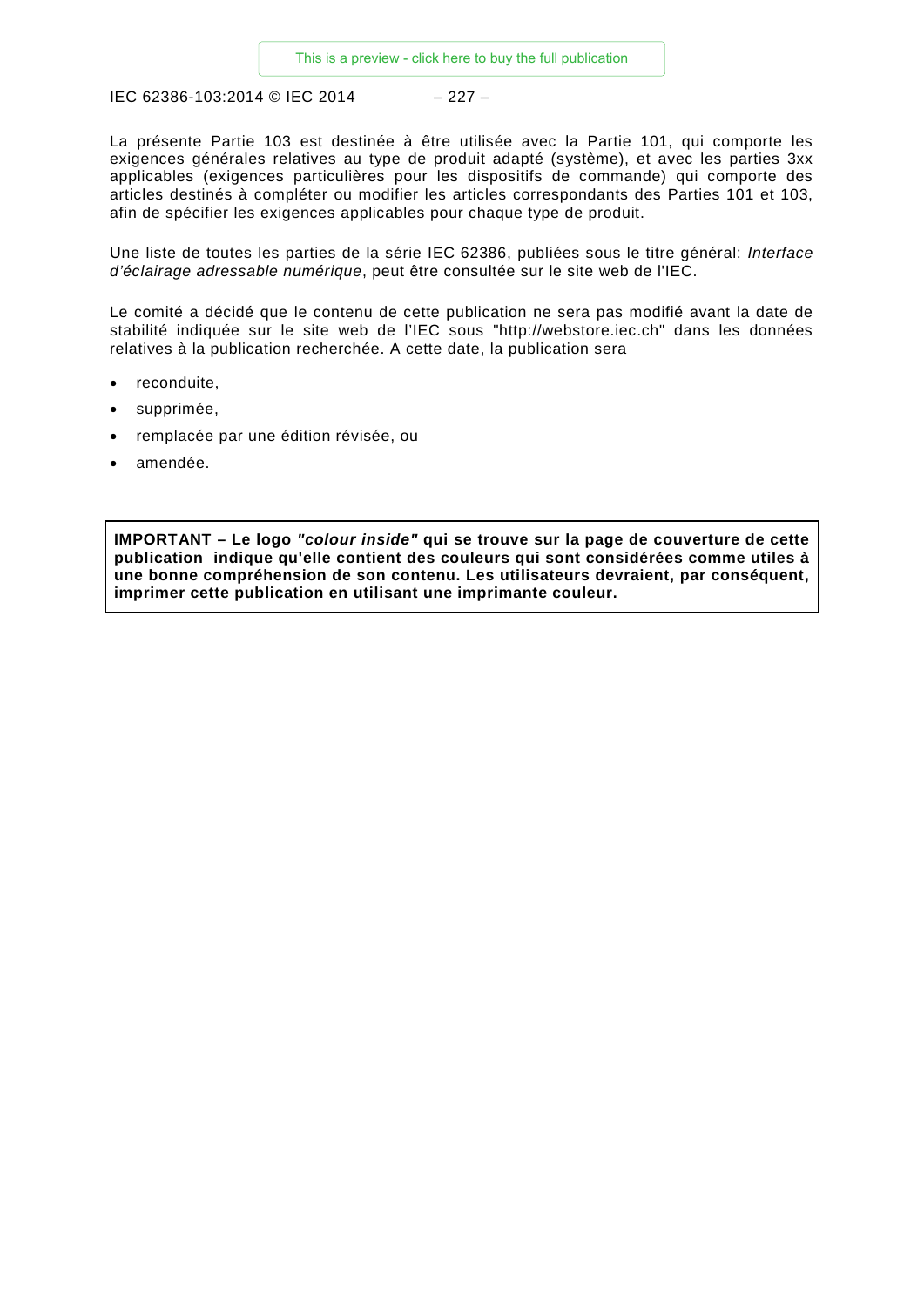$-228 -$  IEC 62386-103:2014 © IEC 2014

#### INTRODUCTION

<span id="page-27-0"></span>L'IEC 62386 est composée de plusieurs parties désignées en référence en série. Les parties de la série 1xx constituent les spécifications de base. La Partie 101 contient les exigences générales relatives aux composants de système, la Partie 102 étend ces informations avec les exigences générales relatives aux appareillages de commande et la Partie 103 étend ces informations avec les exigences générales relatives aux dispositifs de commande.

Les parties de la série 2xx étendent les exigences générales relatives aux appareillages de commande aux extensions spécifiques aux lampes (principalement pour la rétrocompatibilité avec l'Édition 1 de l'IEC 62386) et aux caractéristiques spécifiques aux appareillages de commande.

Les parties de la série 3xx étendent les exigences générales relatives aux dispositifs de commande aux extensions spécifiques aux dispositifs d'entrée décrivant les types d'instance ainsi que certaines caractéristiques communes qui peuvent être combinées à plusieurs types d'instance.

Cette première édition de l'IEC 62386-103 est publiée conjointement avec l'IEC 62386- 101:2014, l'IEC 62386-102:2014 et avec les diverses parties qui composent la série IEC 62386-2xx relatives aux appareillages de commande, ainsi qu'avec les diverses parties qui composent la série IEC 62386-3xx donnant des exigences particulières pour les dispositifs de commande. La présentation en parties publiées séparément facilitera les futurs amendements et révisions. Des exigences supplémentaires seront ajoutées si et quand le besoin en sera reconnu.

La **Error! Reference source not found.** ci-dessous illustre la configuration de la norme.

<span id="page-27-1"></span>

**Figure 1 – Vue d'ensemble graphique de l'IEC 62386**

La présente partie de l'IEC 62386, tout en faisant référence à un article quelconque des deux autres parties de la série IEC 62386-1xx, spécifie la mesure dans laquelle un article s'applique et l'ordre dans lequel les essais sont à effectuer. Les parties contiennent également des exigences supplémentaires, s'il y a lieu.

Tous les nombres utilisés dans la présente norme internationale sont des nombres décimaux, sauf indication contraire. Les nombres hexadécimaux sont donnés dans le format 0xVV, où VV est la valeur. Les nombres binaires sont donnés dans le format XXXXXXXXb ou dans le format XXXX XXXX, où X est 0 ou 1; "x" dans les nombres binaires signifie que "la valeur n'a pas d'influence".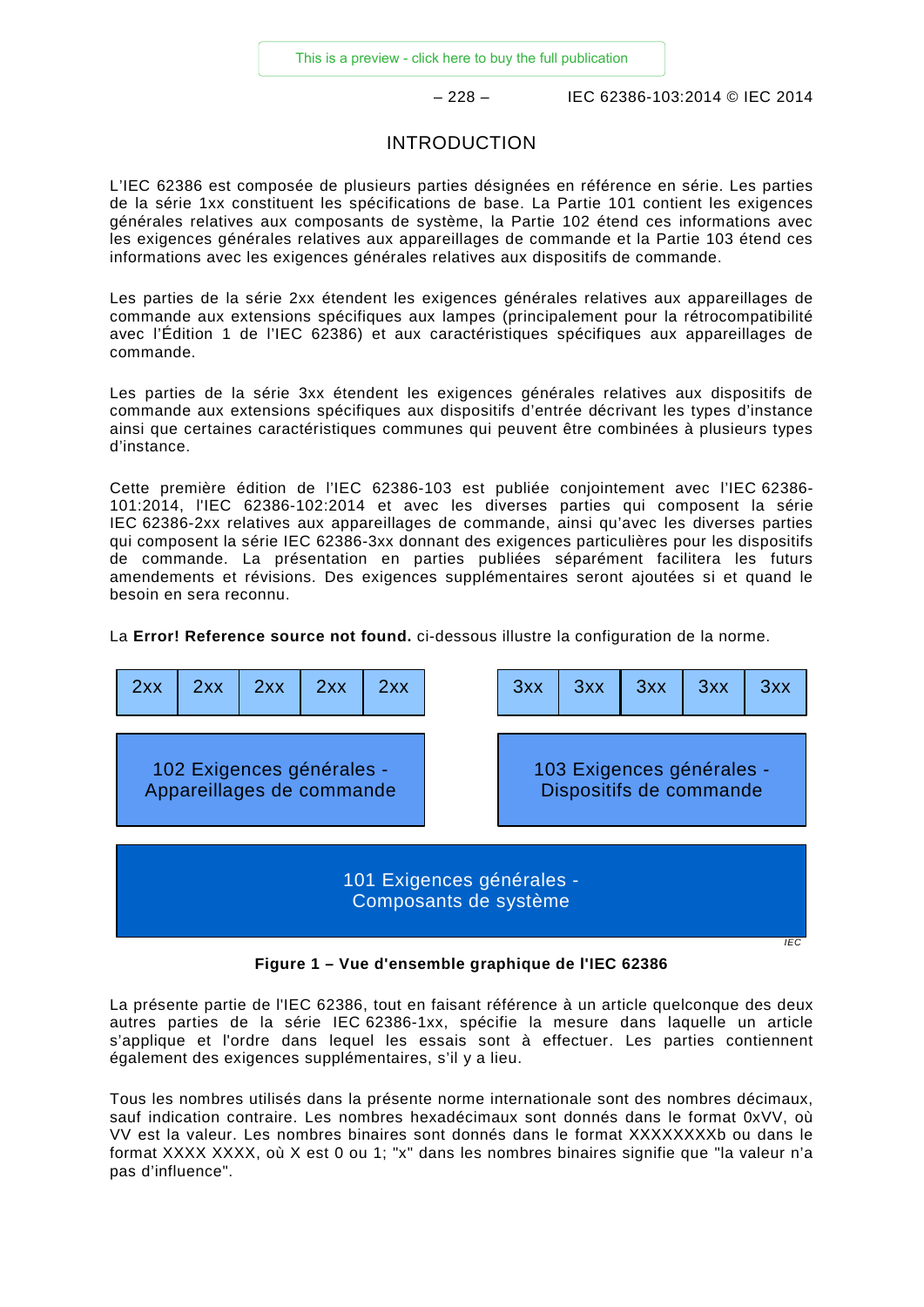IEC 62386-103:2014 © IEC 2014 – 229 –

Les expressions typographiques suivantes sont utilisées:

Variables: *variableName* ou *variableName[3:0]*, qui donne uniquement les bits 3 à 0 de *variableName*

Plage de valeurs: [lowest, highest]

Commande: "COMMAND NAME"